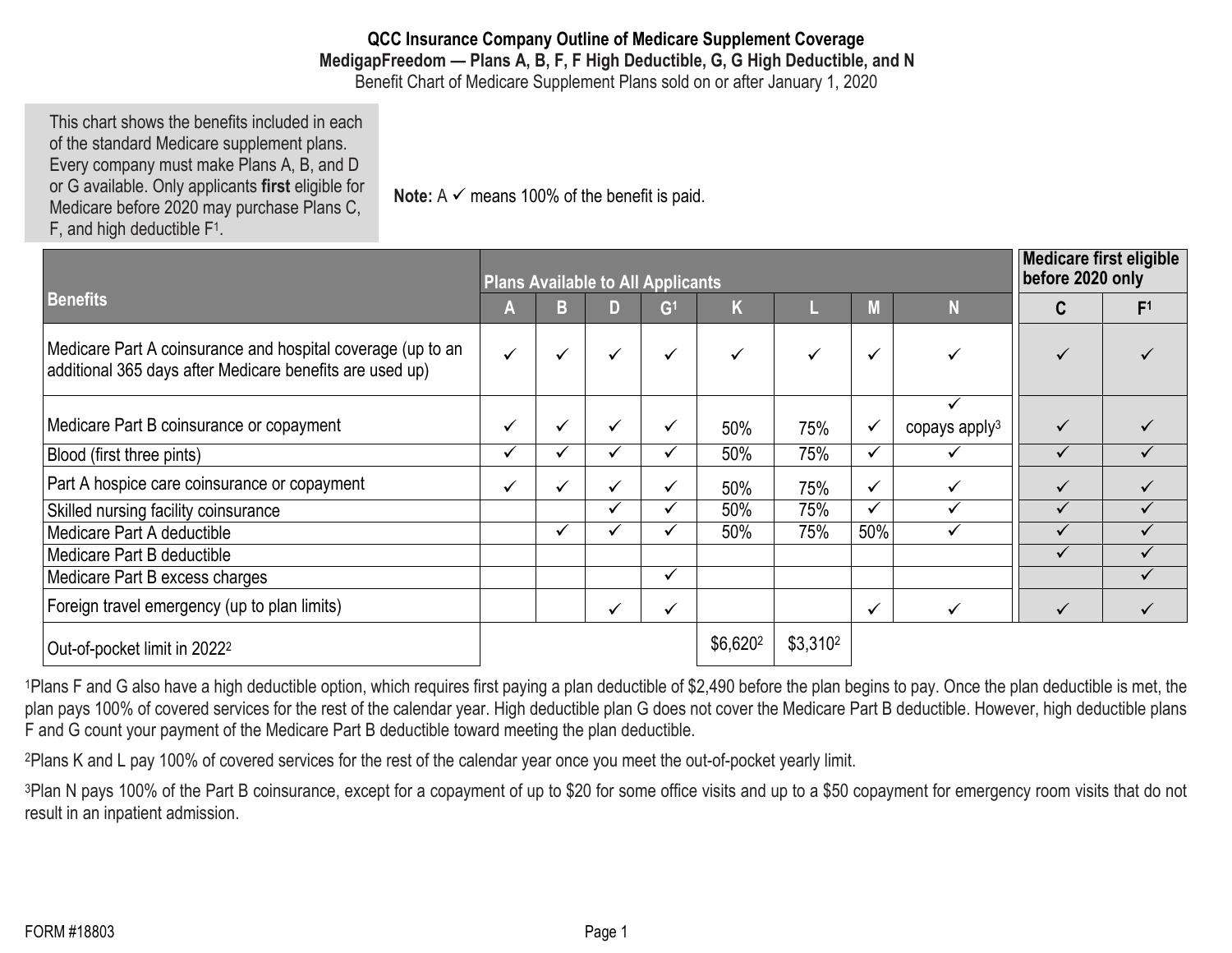#### **QCC Insurance Company MedigapFreedom Premium Information**

QCC Insurance Company can only raise your premium if we raise the premium for all policies like yours in our service area. We will not change your premium or cancel your policy because of poor health. These monthly rates are subject to change with the approval of the Pennsylvania Insurance Department.

# **MONTHLY NON-TOBACCO PREMIUMS**

|          | <b>MALE</b> |          |              |          |              |          |                        |          |          |          |                     |          |              |          |
|----------|-------------|----------|--------------|----------|--------------|----------|------------------------|----------|----------|----------|---------------------|----------|--------------|----------|
| Plan A   | Plan B      | Plan F   | Plan<br>F-HD | Plan G   | Plan<br>G-HD | Plan N   | <b>Attained</b><br>Age | Plan A   | Plan B   | Plan F   | Plan<br><b>F-HD</b> | Plan G   | Plan<br>G-HD | Plan N   |
| \$146.81 | \$178.15    | \$224.90 | \$75.37      | \$203.34 | \$68.15      | \$156.77 | Under 65*              | \$133.46 | \$161.95 | \$204.46 | \$68.52             | \$184.86 | \$61.95      | \$142.52 |
| \$146.81 | \$178.15    | \$224.90 | \$75.37      | \$203.34 | \$68.15      | \$156.77 | 65-67                  | \$133.46 | \$161.95 | \$204.46 | \$68.52             | \$184.86 | \$61.95      | \$142.52 |
| \$153.48 | \$186.26    | \$234.94 | \$78.80      | \$212.42 | \$71.25      | \$164.29 | 68                     | \$139.53 | \$169.32 | \$213.58 | \$71.64             | \$193.11 | \$64.77      | \$149.35 |
| \$159.77 | \$193.87    | \$244.15 | \$82.02      | \$220.74 | \$74.16      | \$171.38 | 69                     | \$145.24 | \$176.24 | \$221.95 | \$74.57             | \$200.67 | \$67.42      | \$155.80 |
| \$166.44 | \$201.97    | \$255.24 | \$85.45      | \$230.76 | \$77.26      | \$179.89 | 70                     | \$151.31 | \$183.61 | \$232.03 | \$77.69             | \$209.79 | \$70.24      | \$163.54 |
| \$173.52 | \$210.57    | \$266.32 | \$89.09      | \$240.79 | \$80.55      | \$188.41 | 71                     | \$157.75 | \$191.42 | \$242.11 | \$80.99             | \$218.90 | \$73.23      | \$171.28 |
| \$179.67 | \$218.02    | \$276.16 | \$92.24      | \$249.68 | \$83.40      | \$195.92 | 72                     | \$163.34 | \$198.21 | \$251.05 | \$83.86             | \$226.99 | \$75.82      | \$178.11 |
| \$185.15 | \$224.67    | \$286.62 | \$95.06      | \$259.15 | \$85.94      | \$204.30 | 73                     | \$168.31 | \$204.24 | \$260.56 | \$86.41             | \$235.58 | \$78.13      | \$185.72 |
| \$189.82 | \$230.34    | \$295.61 | \$97.46      | \$267.28 | \$88.11      | \$211.39 | 74                     | \$172.57 | \$209.41 | \$268.74 | \$88.60             | \$242.97 | \$80.10      | \$192.17 |
| \$194.90 | \$236.50    | \$305.45 | \$100.06     | \$276.17 | \$90.47      | \$219.33 | 75                     | \$177.18 | \$215.01 | \$277.68 | \$90.97             | \$251.06 | \$82.24      | \$199.39 |
| \$198.91 | \$241.36    | \$314.23 | \$102.12     | \$284.11 | \$92.33      | \$226.28 | 76                     | \$180.82 | \$219.42 | \$285.67 | \$92.84             | \$258.28 | \$83.94      | \$205.71 |
| \$203.04 | \$246.39    | \$324.49 | \$104.25     | \$293.38 | \$94.25      | \$234.52 | 77                     | \$184.59 | \$223.99 | \$294.99 | \$94.77             | \$266.71 | \$85.68      | \$213.19 |
| \$208.00 | \$252.39    | \$336.20 | \$106.78     | \$303.97 | \$96.55      | \$244.16 | 78                     | \$189.08 | \$229.44 | \$305.64 | \$97.08             | \$276.34 | \$87.77      | \$221.96 |
| \$210.80 | \$255.80    | \$343.94 | \$108.22     | \$310.97 | \$97.85      | \$250.41 | 79                     | \$191.63 | \$232.53 | \$312.67 | \$98.38             | \$282.70 | \$88.95      | \$227.64 |
| \$212.13 | \$257.41    | \$351.05 | \$108.91     | \$317.40 | \$98.47      | \$256.22 | 80                     | \$192.84 | \$234.01 | \$319.14 | \$99.01             | \$288.55 | \$89.52      | \$232.93 |

*(continued)*

\*This includes people under 65 on Medicare due to disability.

Non-Tobacco rates apply to applications submitted during the six-month open enrollment or in a guaranteed issue situation. Applicants NOT enrolling during the sixmonth open enrollment period or in a guaranteed issue situation will be evaluated for tobacco usage and charged the corresponding tobacco or non-tobacco rates.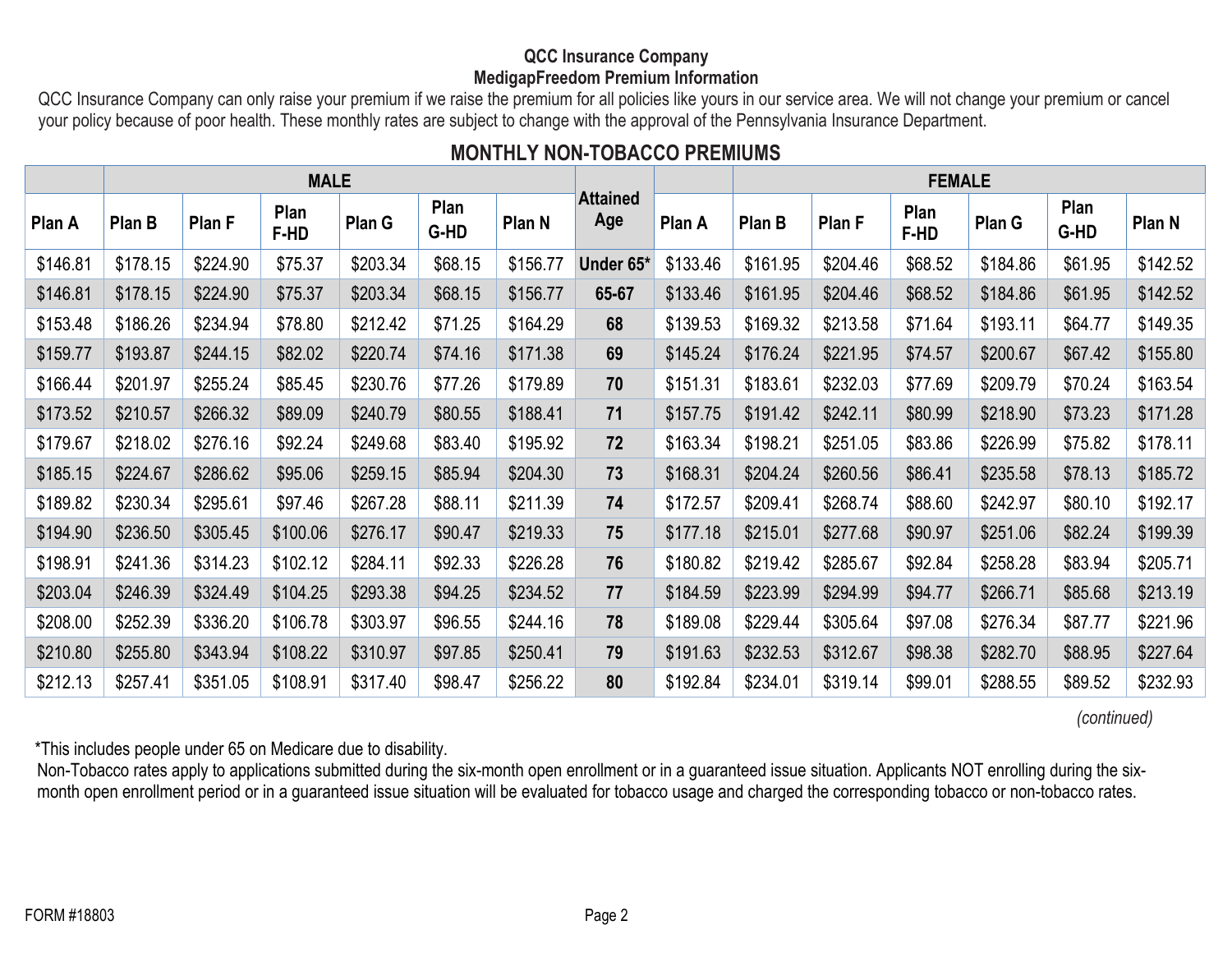# **MONTHLY NON-TOBACCO PREMIUMS** *(continued)*

|          | <b>MALE</b> |          |              |          |              |          |                        |          |          | <b>FEMALE</b> |              |          |              |          |
|----------|-------------|----------|--------------|----------|--------------|----------|------------------------|----------|----------|---------------|--------------|----------|--------------|----------|
| Plan A   | Plan B      | Plan F   | Plan<br>F-HD | Plan G   | Plan<br>G-HD | Plan N   | <b>Attained</b><br>Age | Plan A   | Plan B   | Plan F        | Plan<br>F-HD | Plan G   | Plan<br>G-HD | Plan N   |
| \$215.34 | \$261.31    | \$362.98 | \$110.56     | \$328.18 | \$99.96      | \$266.29 | 81                     | \$195.76 | \$237.55 | \$329.97      | \$100.50     | \$298.35 | \$90.87      | \$242.09 |
| \$218.41 | \$265.04    | \$376.16 | \$112.13     | \$340.10 | \$101.38     | \$277.36 | 82                     | \$198.55 | \$240.93 | \$341.96      | \$101.94     | \$309.18 | \$92.17      | \$252.15 |
| \$218.95 | \$265.68    | \$385.36 | \$112.41     | \$348.42 | \$101.63     | \$285.31 | 83                     | \$199.04 | \$241.53 | \$350.32      | \$102.19     | \$316.75 | \$92.39      | \$259.37 |
| \$219.08 | \$265.84    | \$393.94 | \$112.48     | \$356.18 | \$101.69     | \$292.82 | 84                     | \$199.16 | \$241.67 | \$358.13      | \$102.25     | \$323.80 | \$92.45      | \$266.20 |
| \$220.84 | \$267.98    | \$402.10 | \$113.38     | \$363.55 | \$102.05     | \$300.06 | 85                     | \$200.77 | \$243.62 | \$365.55      | \$103.08     | \$330.50 | \$92.77      | \$272.78 |
| \$225.10 | \$273.15    | \$409.84 | \$115.57     | \$370.55 | \$104.02     | \$307.15 | 86                     | \$204.64 | \$248.32 | \$372.58      | \$105.06     | \$336.86 | \$94.56      | \$279.23 |
| \$229.92 | \$279.00    | \$418.62 | \$118.04     | \$378.49 | \$106.25     | \$314.81 | 87                     | \$209.03 | \$253.64 | \$380.58      | \$107.31     | \$344.09 | \$96.59      | \$286.19 |
| \$232.44 | \$282.07    | \$423.23 | \$119.34     | \$382.66 | \$107.41     | \$318.79 | 88                     | \$211.32 | \$256.42 | \$384.75      | \$108.49     | \$347.87 | \$97.65      | \$289.81 |
| \$236.02 | \$286.40    | \$429.71 | \$121.17     | \$388.53 | \$109.06     | \$324.89 | 89                     | \$214.56 | \$260.36 | \$390.66      | \$110.15     | \$353.20 | \$99.15      | \$295.36 |
| \$241.18 | \$292.67    | \$439.13 | \$123.82     | \$397.04 | \$111.45     | \$333.68 | 90                     | \$219.26 | \$266.06 | \$399.21      | \$112.57     | \$360.94 | \$101.32     | \$303.35 |
| \$247.39 | \$300.19    | \$450.43 | \$127.01     | \$407.25 | \$114.32     | \$343.75 | 91                     | \$224.90 | \$272.90 | \$409.48      | \$115.46     | \$370.23 | \$103.92     | \$312.50 |
| \$247.87 | \$300.78    | \$461.72 | \$127.25     | \$417.47 | \$114.54     | \$353.68 | 92                     | \$225.33 | \$273.43 | \$419.75      | \$115.69     | \$379.51 | \$104.12     | \$321.53 |
| \$256.35 | \$311.07    | \$466.75 | \$131.61     | \$422.00 | \$118.46     | \$358.37 | 93                     | \$233.05 | \$282.79 | \$424.31      | \$119.65     | \$383.64 | \$107.69     | \$325.79 |
| \$259.68 | \$315.11    | \$472.81 | \$133.32     | \$427.49 | \$120.00     | \$363.90 | 94                     | \$236.07 | \$286.46 | \$429.83      | \$121.20     | \$388.63 | \$109.09     | \$330.81 |
| \$263.01 | \$319.16    | \$478.88 | \$135.03     | \$432.97 | \$121.54     | \$369.30 | 95                     | \$239.11 | \$290.15 | \$435.34      | \$122.76     | \$393.61 | \$110.49     | \$335.72 |
| \$265.89 | \$322.64    | \$484.11 | \$136.51     | \$437.71 | \$122.87     | \$374.26 | 96                     | \$241.72 | \$293.32 | \$440.10      | \$124.10     | \$397.91 | \$111.70     | \$340.23 |
| \$270.26 | \$327.94    | \$492.06 | \$138.75     | \$444.89 | \$124.88     | \$381.49 | 97                     | \$245.68 | \$298.13 | \$447.33      | \$126.14     | \$404.44 | \$113.53     | \$346.81 |
| \$273.93 | \$332.40    | \$498.76 | \$140.64     | \$450.95 | \$126.58     | \$387.60 | 98                     | \$249.03 | \$302.19 | \$453.41      | \$127.85     | \$409.95 | \$115.08     | \$352.36 |
| \$277.60 | \$336.86    | \$505.44 | \$142.52     | \$456.99 | \$128.28     | \$393.69 | 99                     | \$252.37 | \$306.24 | \$459.50      | \$129.57     | \$415.45 | \$116.62     | \$357.91 |

Non-Tobacco rates apply to applications submitted during the six-month open enrollment or in a guaranteed issue situation. Applicants NOT enrolling during the sixmonth open enrollment period or in a guaranteed issue situation will be evaluated for tobacco usage and charged the corresponding tobacco or non-tobacco rates.

QCC Insurance Company can only raise your premium if we raise the premium for all policies like yours in our service area. We will not change your premium or cancel your policy because of poor health. These monthly rates are subject to change with the approval of the Pennsylvania Insurance Department.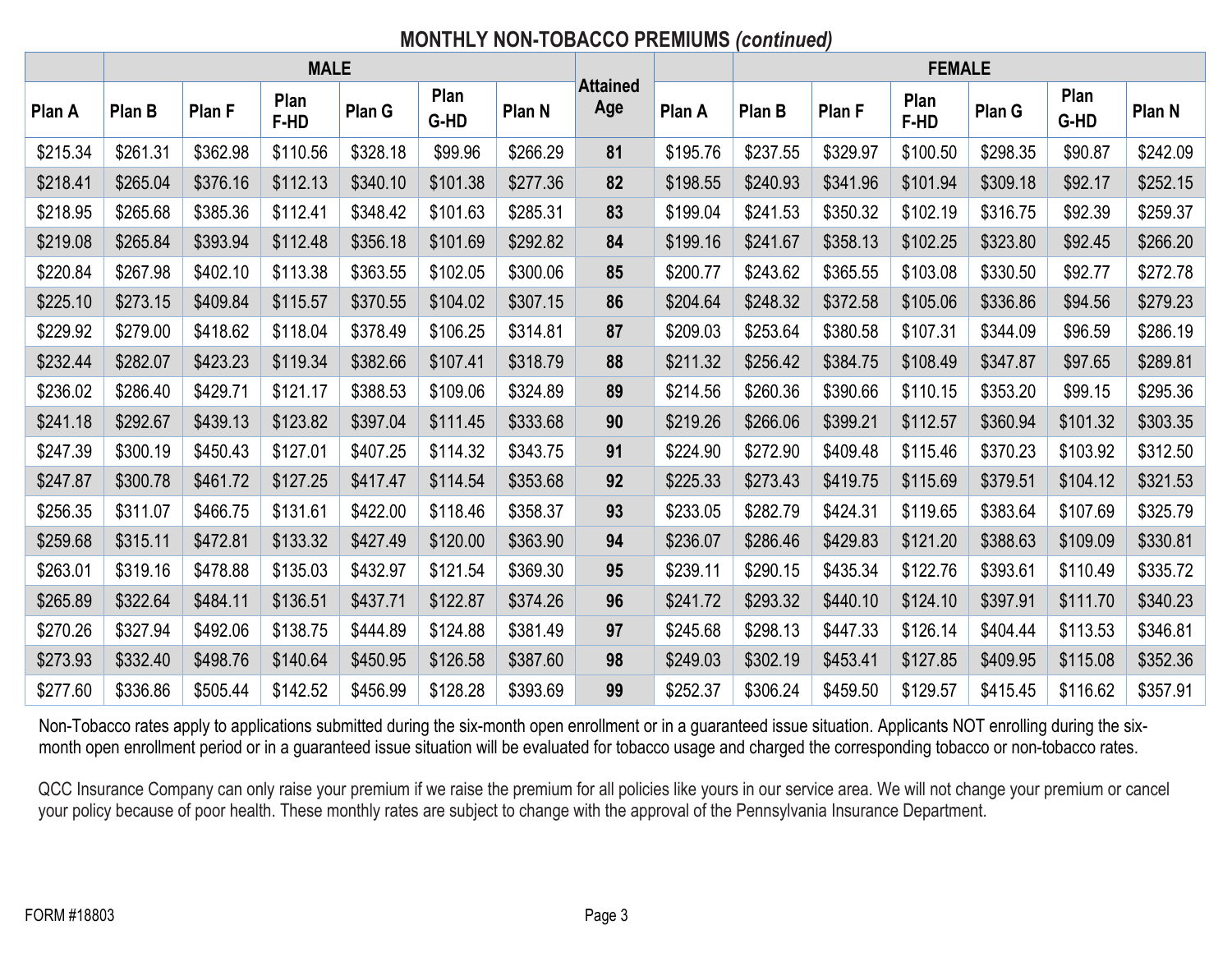# **MONTHLY TOBACCO PREMIUMS**

|          | <b>MALE</b> |          |              |          |              |          | <b>FEMALE</b>          |          |          |          |              |          |              |          |
|----------|-------------|----------|--------------|----------|--------------|----------|------------------------|----------|----------|----------|--------------|----------|--------------|----------|
| Plan A   | Plan B      | Plan F   | Plan<br>F-HD | Plan G   | Plan<br>G-HD | Plan N   | <b>Attained</b><br>Age | Plan A   | Plan B   | Plan F   | Plan<br>F-HD | Plan G   | Plan<br>G-HD | Plan N   |
| \$161.49 | \$195.97    | \$247.39 | \$82.91      | \$223.68 | \$74.96      | \$172.45 | Under 65*              | \$146.81 | \$178.15 | \$224.90 | \$75.37      | \$203.34 | \$68.15      | \$156.77 |
| \$161.49 | \$195.97    | \$247.39 | \$82.91      | \$223.68 | \$74.96      | \$172.45 | 65-67                  | \$146.81 | \$178.15 | \$224.90 | \$75.37      | \$203.34 | \$68.15      | \$156.77 |
| \$168.84 | \$204.88    | \$258.44 | \$86.68      | \$233.67 | \$78.37      | \$180.71 | 68                     | \$153.48 | \$186.26 | \$234.94 | \$78.80      | \$212.42 | \$71.25      | \$164.29 |
| \$175.74 | \$213.26    | \$268.56 | \$90.23      | \$242.82 | \$81.58      | \$188.52 | 69                     | \$159.77 | \$193.87 | \$244.15 | \$82.02      | \$220.74 | \$74.16      | \$171.38 |
| \$183.09 | \$222.17    | \$280.76 | \$94.00      | \$253.85 | \$84.99      | \$197.88 | 70                     | \$166.44 | \$201.97 | \$255.24 | \$85.45      | \$230.76 | \$77.26      | \$179.89 |
| \$190.88 | \$231.63    | \$292.96 | \$98.00      | \$264.87 | \$88.60      | \$207.24 | 71                     | \$173.52 | \$210.57 | \$266.32 | \$89.09      | \$240.79 | \$80.55      | \$188.41 |
| \$197.64 | \$239.83    | \$303.77 | \$101.47     | \$274.66 | \$91.74      | \$215.52 | 72                     | \$179.67 | \$218.02 | \$276.16 | \$92.24      | \$249.68 | \$83.40      | \$195.92 |
| \$203.66 | \$247.14    | \$315.28 | \$104.56     | \$285.05 | \$94.54      | \$224.73 | 73                     | \$185.15 | \$224.67 | \$286.62 | \$95.06      | \$259.15 | \$85.94      | \$204.30 |
| \$208.80 | \$253.38    | \$325.17 | \$107.20     | \$294.00 | \$96.92      | \$232.52 | 74                     | \$189.82 | \$230.34 | \$295.61 | \$97.46      | \$267.28 | \$88.11      | \$211.39 |
| \$214.39 | \$260.15    | \$335.99 | \$110.07     | \$303.78 | \$99.52      | \$241.27 | 75                     | \$194.90 | \$236.50 | \$305.45 | \$100.06     | \$276.17 | \$90.47      | \$219.33 |
| \$218.79 | \$265.50    | \$345.65 | \$112.33     | \$312.52 | \$101.56     | \$248.92 | 76                     | \$198.91 | \$241.36 | \$314.23 | \$102.12     | \$284.11 | \$92.33      | \$226.28 |
| \$223.35 | \$271.03    | \$356.93 | \$114.67     | \$322.72 | \$103.68     | \$257.97 | 77                     | \$203.04 | \$246.39 | \$324.49 | \$104.25     | \$293.38 | \$94.25      | \$234.52 |
| \$228.79 | \$277.63    | \$369.82 | \$117.46     | \$334.36 | \$106.20     | \$268.58 | 78                     | \$208.00 | \$252.39 | \$336.20 | \$106.78     | \$303.97 | \$96.55      | \$244.16 |
| \$231.87 | \$281.37    | \$378.34 | \$119.05     | \$342.07 | \$107.63     | \$275.44 | 79                     | \$210.80 | \$255.80 | \$343.94 | \$108.22     | \$310.97 | \$97.85      | \$250.41 |
| \$233.34 | \$283.16    | \$386.15 | \$119.80     | \$349.14 | \$108.32     | \$281.85 | 80                     | \$212.13 | \$257.41 | \$351.05 | \$108.91     | \$317.40 | \$98.47      | \$256.22 |

*(continued)*

\*This includes people under 65 on Medicare due to disability.

Non-Tobacco rates apply to applications submitted during the six-month open enrollment or in a guaranteed issue situation. Applicants NOT enrolling during the sixmonth open enrollment period or in a guaranteed issue situation will be evaluated for tobacco usage and charged the corresponding tobacco or non-tobacco rates.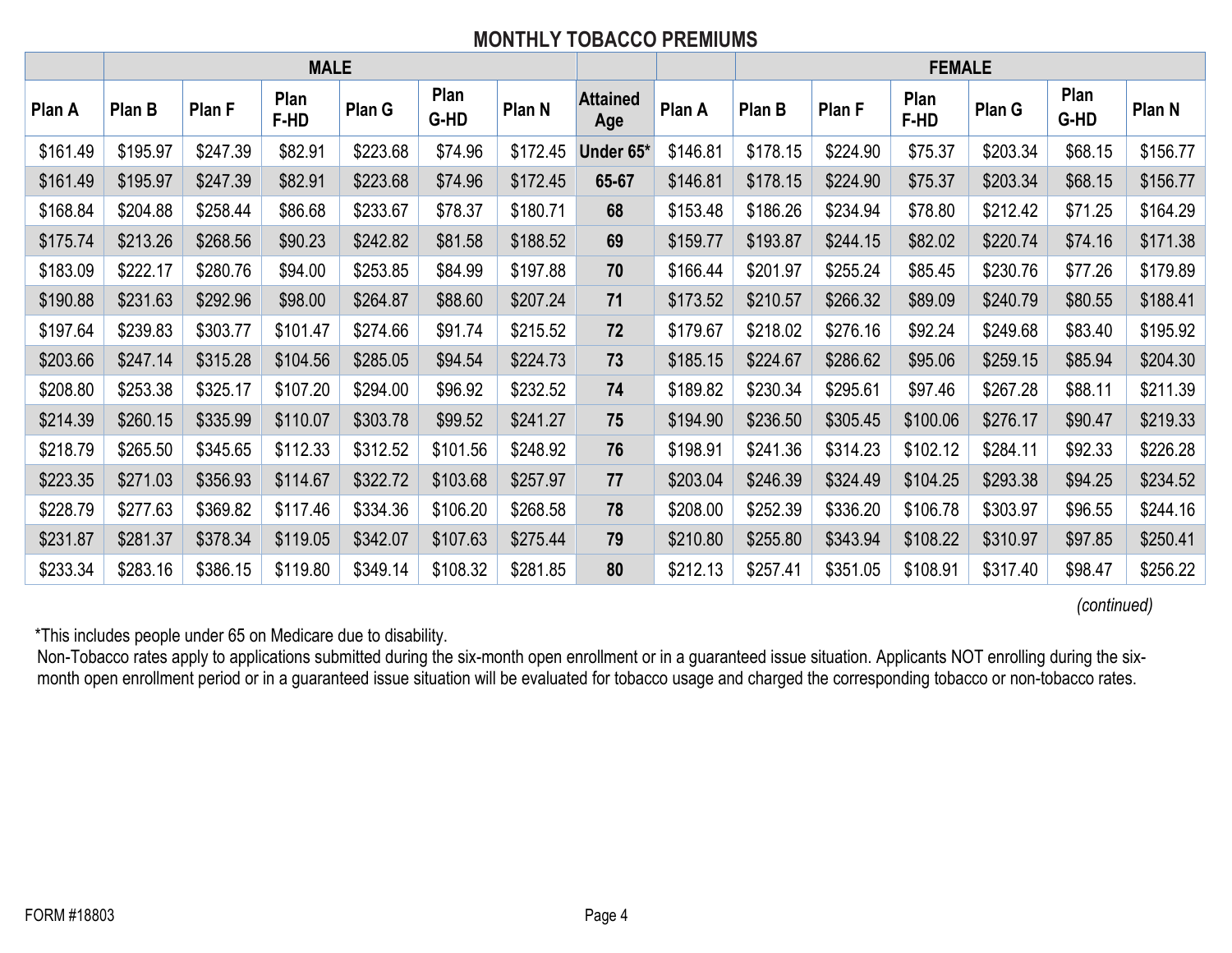# **MONTHLY TOBACCO PREMIUMS** *(continued)*

|          | <b>MALE</b> |          |              |          |              |          | <b>FEMALE</b>          |          |          |          |              |          |              |          |
|----------|-------------|----------|--------------|----------|--------------|----------|------------------------|----------|----------|----------|--------------|----------|--------------|----------|
| Plan A   | Plan B      | Plan F   | Plan<br>F-HD | Plan G   | Plan<br>G-HD | Plan N   | <b>Attained</b><br>Age | Plan A   | Plan B   | Plan F   | Plan<br>F-HD | Plan G   | Plan<br>G-HD | Plan N   |
| \$236.87 | \$287.44    | \$399.28 | \$121.61     | \$361.00 | \$109.95     | \$292.92 | 81                     | \$215.34 | \$261.31 | \$362.98 | \$110.56     | \$328.18 | \$99.96      | \$266.29 |
| \$240.25 | \$291.54    | \$413.77 | \$123.35     | \$374.11 | \$111.52     | \$305.10 | 82                     | \$218.41 | \$265.04 | \$376.16 | \$112.13     | \$340.10 | \$101.38     | \$277.36 |
| \$240.83 | \$292.25    | \$423.90 | \$123.65     | \$383.26 | \$111.79     | \$313.84 | 83                     | \$218.95 | \$265.68 | \$385.36 | \$112.41     | \$348.42 | \$101.63     | \$285.31 |
| \$240.99 | \$292.42    | \$433.34 | \$123.72     | \$391.80 | \$111.86     | \$322.10 | 84                     | \$219.08 | \$265.84 | \$393.94 | \$112.48     | \$356.18 | \$101.69     | \$292.82 |
| \$242.93 | \$294.78    | \$442.31 | \$124.72     | \$399.91 | \$112.26     | \$330.06 | 85                     | \$220.84 | \$267.98 | \$402.10 | \$113.38     | \$363.55 | \$102.05     | \$300.06 |
| \$247.61 | \$300.46    | \$450.82 | \$127.12     | \$407.61 | \$114.42     | \$337.87 | 86                     | \$225.10 | \$273.15 | \$409.84 | \$115.57     | \$370.55 | \$104.02     | \$307.15 |
| \$252.92 | \$306.90    | \$460.49 | \$129.85     | \$416.35 | \$116.87     | \$346.29 | 87                     | \$229.92 | \$279.00 | \$418.62 | \$118.04     | \$378.49 | \$106.25     | \$314.81 |
| \$255.70 | \$310.27    | \$465.55 | \$131.27     | \$420.93 | \$118.16     | \$350.66 | 88                     | \$232.44 | \$282.07 | \$423.23 | \$119.34     | \$382.66 | \$107.41     | \$318.79 |
| \$259.62 | \$315.03    | \$472.68 | \$133.29     | \$427.38 | \$119.97     | \$357.38 | 89                     | \$236.02 | \$286.40 | \$429.71 | \$121.17     | \$388.53 | \$109.06     | \$324.89 |
| \$265.31 | \$321.93    | \$483.04 | \$136.21     | \$436.74 | \$122.59     | \$367.05 | 90                     | \$241.18 | \$292.67 | \$439.13 | \$123.82     | \$397.04 | \$111.45     | \$333.68 |
| \$272.13 | \$330.21    | \$495.47 | \$139.71     | \$447.98 | \$125.75     | \$378.13 | 91                     | \$247.39 | \$300.19 | \$450.43 | \$127.01     | \$407.25 | \$114.32     | \$343.75 |
| \$272.65 | \$330.85    | \$507.90 | \$139.98     | \$459.21 | \$125.99     | \$389.05 | 92                     | \$247.87 | \$300.78 | \$461.72 | \$127.25     | \$417.47 | \$114.54     | \$353.68 |
| \$281.98 | \$342.17    | \$513.42 | \$144.77     | \$464.21 | \$130.30     | \$394.21 | 93                     | \$256.35 | \$311.07 | \$466.75 | \$131.61     | \$422.00 | \$118.46     | \$358.37 |
| \$285.66 | \$346.63    | \$520.09 | \$146.65     | \$470.24 | \$132.00     | \$400.29 | 94                     | \$259.68 | \$315.11 | \$472.81 | \$133.32     | \$427.49 | \$120.00     | \$363.90 |
| \$289.32 | \$351.08    | \$526.77 | \$148.54     | \$476.27 | \$133.69     | \$406.22 | 95                     | \$263.01 | \$319.16 | \$478.88 | \$135.03     | \$432.97 | \$121.54     | \$369.30 |
| \$292.48 | \$354.91    | \$532.53 | \$150.16     | \$481.48 | \$135.15     | \$411.69 | 96                     | \$265.89 | \$322.64 | \$484.11 | \$136.51     | \$437.71 | \$122.87     | \$374.26 |
| \$297.28 | \$360.73    | \$541.26 | \$152.62     | \$489.38 | \$137.37     | \$419.64 | 97                     | \$270.26 | \$327.94 | \$492.06 | \$138.75     | \$444.89 | \$124.88     | \$381.49 |
| \$301.32 | \$365.65    | \$548.63 | \$154.70     | \$496.04 | \$139.24     | \$426.35 | 98                     | \$273.93 | \$332.40 | \$498.76 | \$140.64     | \$450.95 | \$126.58     | \$387.60 |
| \$305.37 | \$370.55    | \$555.99 | \$156.78     | \$502.70 | \$141.11     | \$433.06 | 99                     | \$277.60 | \$336.86 | \$505.44 | \$142.52     | \$456.99 | \$128.28     | \$393.69 |

Non-Tobacco rates apply to applications submitted during the six-month open enrollment or in a guaranteed issue situation. Applicants NOT enrolling during the sixmonth open enrollment period or in a guaranteed issue situation will be evaluated for tobacco usage and charged the corresponding tobacco or non-tobacco rates.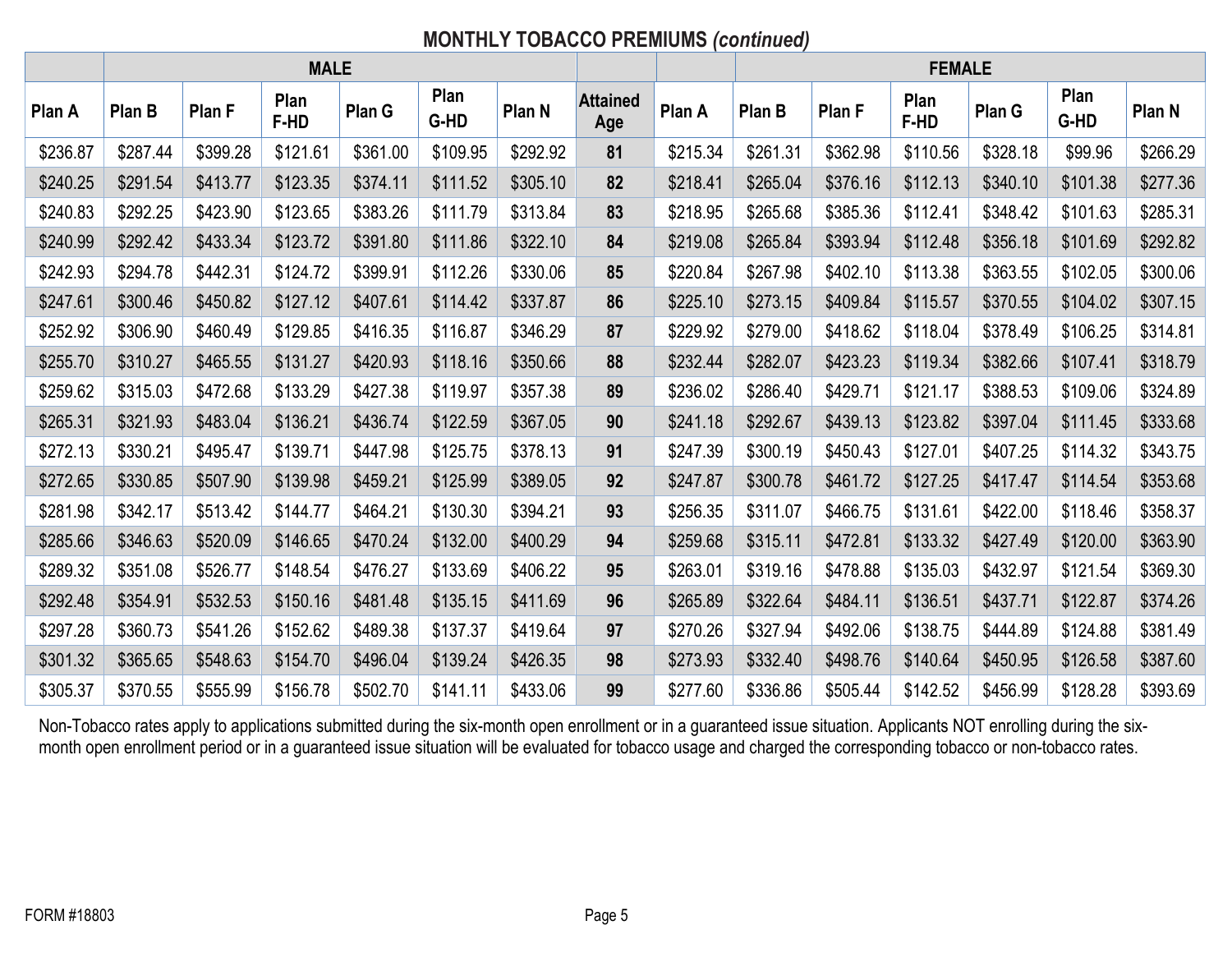#### **PREMIUM INFORMATION**

We, QCC Insurance Company, can only raise your premium if we raise the premium for all policies like yours in the Commonwealth of Pennsylvania. Premiums for all of these attained age plans will increase beginning with the first full month that the member moved into a new age range in accordance with the premium schedule on the previous page.

#### **DISCLOSURES**

Use this outline to compare benefits and premiums among policies.

## **READ YOUR POLICY VERY CAREFULLY**

This is only an outline describing your policy's most important features. The policy is your insurance contract. You must read the policy itself to understand all of the rights and duties of both you and your insurance company.

## **RIGHT TO RETURN YOUR POLICY**

If you find that you are not satisfied with your policy, you may return it to QCC Insurance Company, 1901 Market Street, Philadelphia, PA 19103-1480. If you send the policy back to us within 30 days after you receive it, we will treat the policy as if it had never been issued and return all of your payments.

## **POLICY REPLACEMENT**

If you are replacing another health insurance policy, do NOT cancel it until you have actually received your new policy and are sure you want to keep it.

#### **NOTICE**

This policy may not fully cover all of your medical costs. QCC Insurance Company and its agents are not connected with Medicare. This *Outline of Coverage* does not give all the details of Medicare coverage. Contact your local Social Security Office or consult *Medicare and You* for more details.

## **COMPLETE ANSWERS ARE VERY IMPORTANT**

**When you fill out the application for the new policy, be sure to answer truthfully and complete all questions about your medical and health history. The company may cancel your policy and refuse to pay any claims if you leave out or falsify important medical information.** Review the application carefully before you sign it. Be certain that all information has been properly recorded.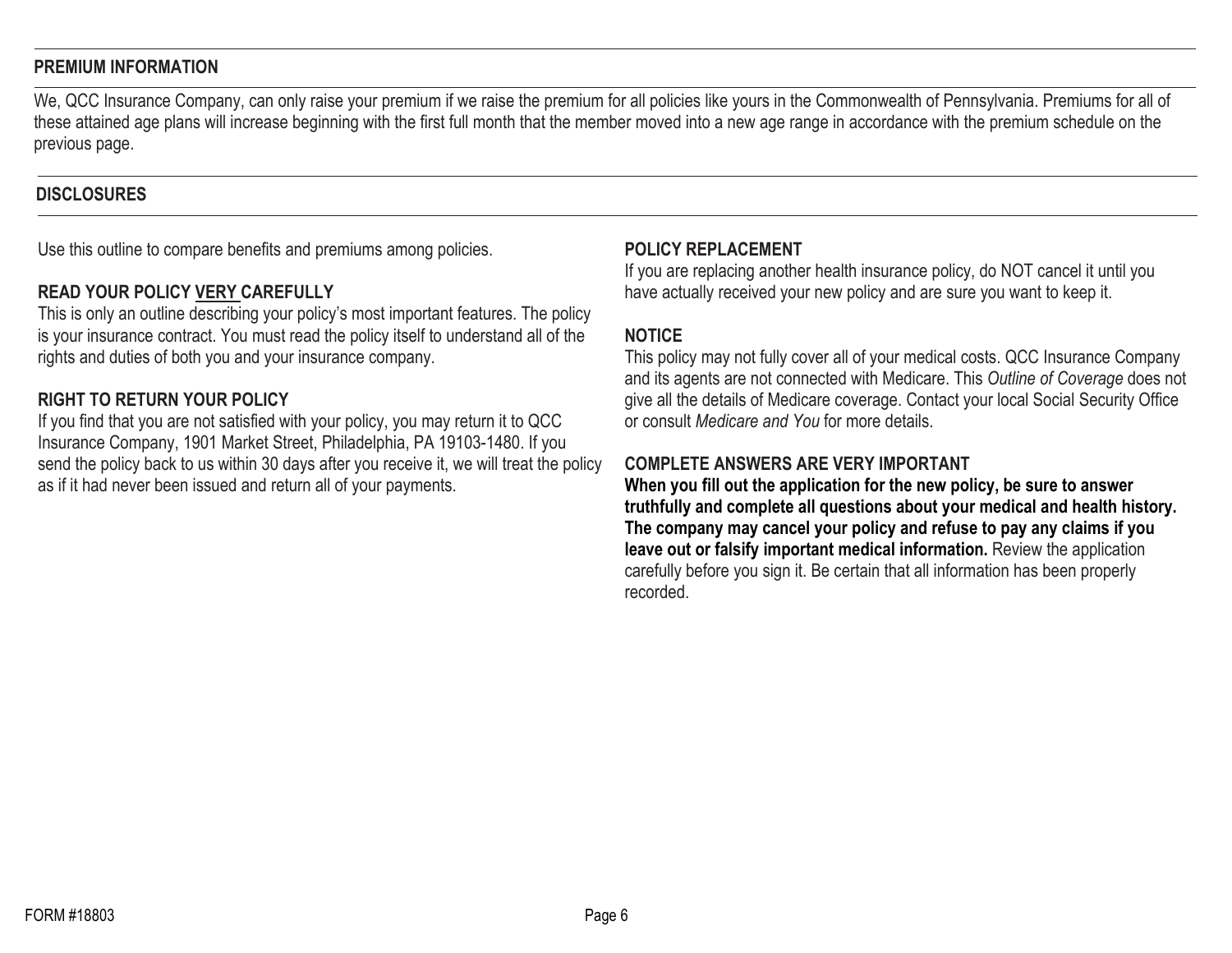\* A benefit period begins on the first day you receive services as an inpatient in a hospital and ends after you have been out of the hospital and have not received skilled care in any other facility for 60 days in a row.

| <b>SERVICES</b>                                                                                                                                                                               | <b>MEDICARE PAYS</b>                                                                                | <b>PLAN A PAYS</b>                    | <b>WITH PLAN A, YOU PAY</b> |
|-----------------------------------------------------------------------------------------------------------------------------------------------------------------------------------------------|-----------------------------------------------------------------------------------------------------|---------------------------------------|-----------------------------|
| <b>HOSPITALIZATION*</b>                                                                                                                                                                       |                                                                                                     |                                       |                             |
| Semiprivate room and board, general nursing, and<br>miscellaneous services and supplies                                                                                                       |                                                                                                     |                                       |                             |
| First 60 days                                                                                                                                                                                 | All but \$1,556                                                                                     | \$0                                   | \$1,556 (Part A deductible) |
| 61st through 90th day                                                                                                                                                                         | All but \$389 a day                                                                                 | $$389a$ day                           | \$0                         |
| 91st day and after:                                                                                                                                                                           |                                                                                                     |                                       |                             |
| While using 60 lifetime reserve days                                                                                                                                                          | All but \$778 a day                                                                                 | $$778a$ day                           | \$0                         |
| Once lifetime reserve days are used:                                                                                                                                                          |                                                                                                     |                                       |                             |
| Additional 365 days<br>$\circ$                                                                                                                                                                | \$0                                                                                                 | 100% of Medicare eligible<br>expenses | $$0**$                      |
| Beyond the additional 365 days<br>$\circ$                                                                                                                                                     | \$0                                                                                                 | \$0                                   | All costs                   |
| <b>SKILLED NURSING FACILITY CARE*</b>                                                                                                                                                         |                                                                                                     |                                       |                             |
| You must meet Medicare's requirements, including having been<br>in a hospital for at least three days and entered a Medicare-<br>approved facility within 30 days after leaving the hospital. |                                                                                                     |                                       |                             |
| First 20 days                                                                                                                                                                                 | All approved amounts                                                                                | \$0                                   | \$0                         |
| 21st through 100th day                                                                                                                                                                        | All but \$194.50 a day                                                                              | \$0                                   | Up to \$194.50 a day        |
| 101st day and after                                                                                                                                                                           | \$0                                                                                                 | \$0                                   | All costs                   |
| <b>BLOOD</b>                                                                                                                                                                                  |                                                                                                     |                                       |                             |
| First three pints                                                                                                                                                                             | \$0                                                                                                 | Three pints                           | \$0                         |
| Additional amounts                                                                                                                                                                            | 100%                                                                                                | \$0                                   | \$0                         |
| <b>HOSPICE CARE</b><br>You must meet Medicare's requirements, including a doctor's<br>certification of terminal illness.                                                                      | All but very limited<br>copayment/coinsurance for<br>outpatient drugs and inpatient<br>respite care | Medicare<br>copayment/coinsurance     | \$0                         |

\*\*NOTICE: When your Medicare Part A hospital benefits are exhausted, the insurer stands in the place of Medicare and will pay whatever amount Medicare would have paid for up to an additional 365 days as provided in the policy's "Core Benefits." During this time, the hospital is prohibited from billing you for the balance based on any difference between its billed charges and the amount Medicare would have paid.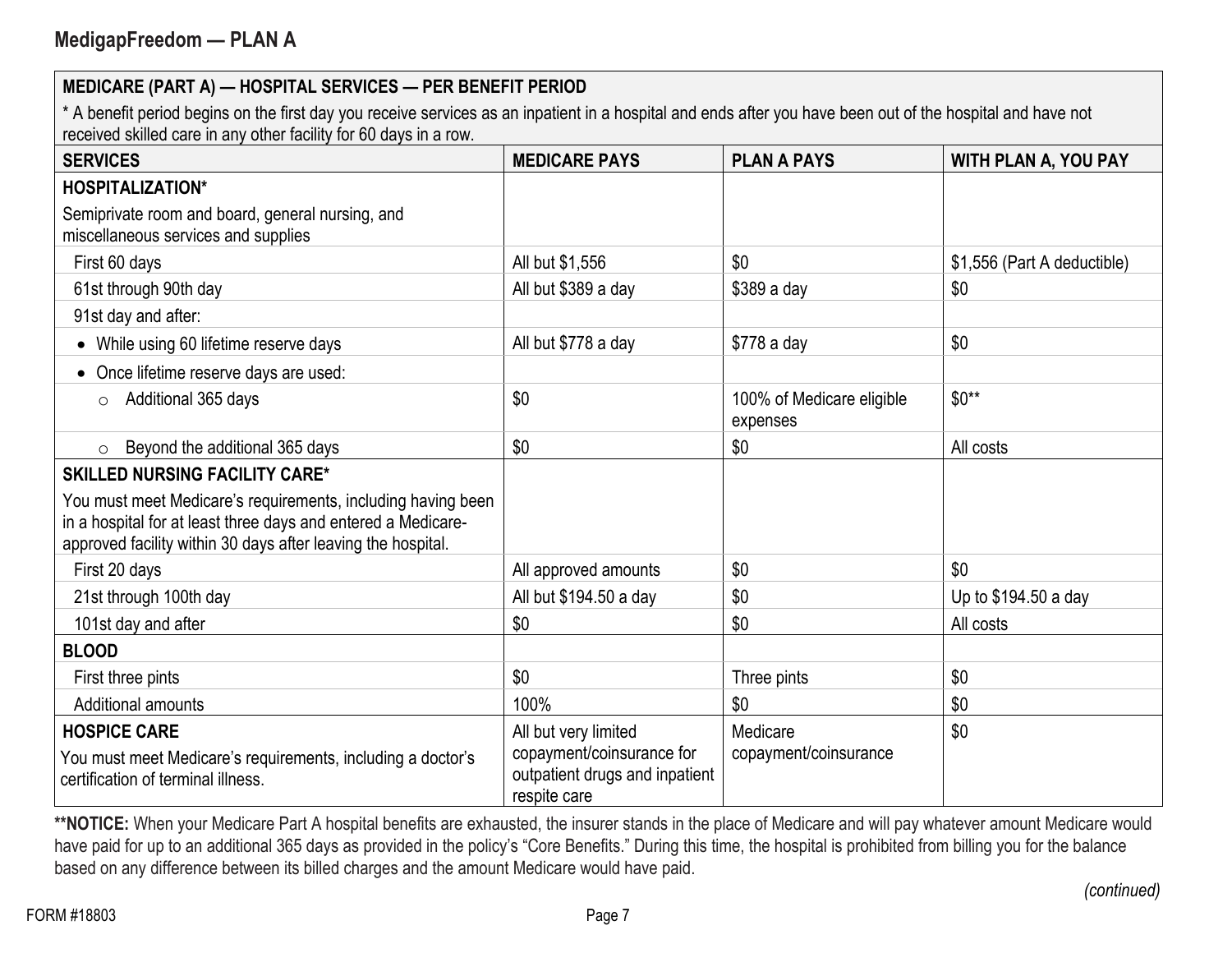| <b>SERVICES</b>                                                                                                                                                                                                                                                         | <b>MEDICARE PAYS</b> | <b>PLAN A PAYS</b> | <b>WITH PLAN A, YOU PAY</b> |
|-------------------------------------------------------------------------------------------------------------------------------------------------------------------------------------------------------------------------------------------------------------------------|----------------------|--------------------|-----------------------------|
| MEDICAL EXPENSES - IN OR OUT OF THE HOSPITAL<br>AND OUTPATIENT HOSPITAL TREATMENT, such as<br>physician's services, inpatient and outpatient medical and<br>surgical services and supplies, physical and speech therapy,<br>diagnostic tests, durable medical equipment |                      |                    |                             |
| First \$233 of Medicare-approved amounts†                                                                                                                                                                                                                               | \$0                  | \$0                | \$233 (Part B deductible)   |
| Remainder of Medicare-approved amounts                                                                                                                                                                                                                                  | Generally 80%        | Generally 20%      | \$0                         |
| Part B excess charges (above Medicare-approved amounts)                                                                                                                                                                                                                 | \$0                  | \$0                | All costs                   |
| <b>BLOOD</b>                                                                                                                                                                                                                                                            |                      |                    |                             |
| First three pints                                                                                                                                                                                                                                                       | \$0                  | All costs          | \$0                         |
| Next \$233 of Medicare-approved amounts†                                                                                                                                                                                                                                | \$0                  | \$0                | \$233 (Part B deductible)   |
| Remainder of Medicare-approved amounts                                                                                                                                                                                                                                  | 80%                  | 20%                | \$0                         |
| <b>CLINICAL LABORATORY SERVICES — TESTS FOR</b><br><b>DIAGNOSTIC SERVICES</b>                                                                                                                                                                                           | 100%                 | \$0                | \$0                         |

| <b>MEDICARE (PARTS A &amp; B)</b>                              |                      |                    |                             |  |  |  |  |
|----------------------------------------------------------------|----------------------|--------------------|-----------------------------|--|--|--|--|
| <b>SERVICES</b>                                                | <b>MEDICARE PAYS</b> | <b>PLAN A PAYS</b> | <b>WITH PLAN A, YOU PAY</b> |  |  |  |  |
| <b>HOME HEALTH CARE — MEDICARE-APPROVED SERVICES</b>           |                      |                    |                             |  |  |  |  |
| Medically necessary skilled care services and medical supplies | 100%                 | \$0                | \$0                         |  |  |  |  |
| Durable medical equipment                                      |                      |                    |                             |  |  |  |  |
| First \$233 of Medicare-approved amounts†                      | \$0                  | \$0                | \$233 (Part B deductible)   |  |  |  |  |
| Remainder of Medicare-approved amounts                         | 80%                  | 20%                | \$0                         |  |  |  |  |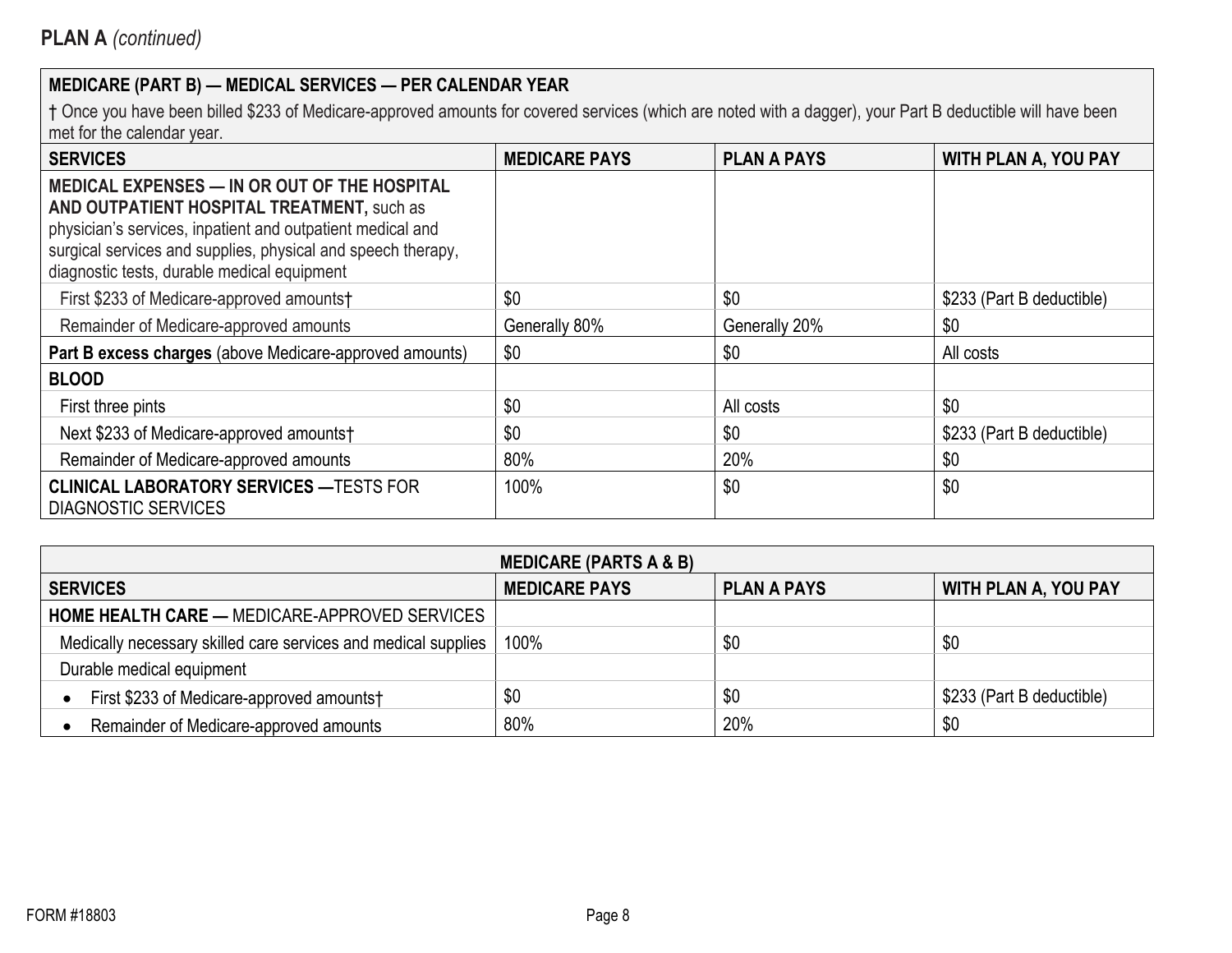\* A benefit period begins on the first day you receive services as an inpatient in a hospital and ends after you have been out of the hospital and have not received skilled care in any other facility for 60 days in a row.

| <b>SERVICES</b>                                                                                                                                                                               | <b>MEDICARE PAYS</b>                                                                                | <b>PLAN B PAYS</b>                    | <b>WITH PLAN B, YOU PAY</b> |
|-----------------------------------------------------------------------------------------------------------------------------------------------------------------------------------------------|-----------------------------------------------------------------------------------------------------|---------------------------------------|-----------------------------|
| <b>HOSPITALIZATION*</b>                                                                                                                                                                       |                                                                                                     |                                       |                             |
| Semiprivate room and board, general nursing, and<br>miscellaneous services and supplies                                                                                                       |                                                                                                     |                                       |                             |
| First 60 days                                                                                                                                                                                 | All but \$1,556                                                                                     | \$1,556 (Part A deductible)           | \$0                         |
| 61st through 90th day                                                                                                                                                                         | All but \$389 a day                                                                                 | $$389a$ day                           | \$0                         |
| 91st day and after:                                                                                                                                                                           |                                                                                                     |                                       |                             |
| While using 60 lifetime reserve days                                                                                                                                                          | All but \$778 a day                                                                                 | \$778 a day                           | \$0                         |
| Once lifetime reserve days are used:                                                                                                                                                          |                                                                                                     |                                       |                             |
| Additional 365 days<br>$\circ$                                                                                                                                                                | \$0                                                                                                 | 100% of Medicare eligible<br>expenses | $$0**$                      |
| Beyond the additional 365 days<br>$\circ$                                                                                                                                                     | \$0                                                                                                 | \$0                                   | All costs                   |
| <b>SKILLED NURSING FACILITY CARE*</b>                                                                                                                                                         |                                                                                                     |                                       |                             |
| You must meet Medicare's requirements, including having been<br>in a hospital for at least three days and entered a Medicare-<br>approved facility within 30 days after leaving the hospital. |                                                                                                     |                                       |                             |
| First 20 days                                                                                                                                                                                 | All approved amounts                                                                                | \$0                                   | \$0                         |
| 21st through 100th day                                                                                                                                                                        | All but \$194.50 a day                                                                              | \$0                                   | Up to \$194.50 a day        |
| 101st day and after                                                                                                                                                                           | \$0                                                                                                 | \$0                                   | All costs                   |
| <b>BLOOD</b>                                                                                                                                                                                  |                                                                                                     |                                       |                             |
| First three pints                                                                                                                                                                             | \$0                                                                                                 | Three pints                           | \$0                         |
| <b>Additional amounts</b>                                                                                                                                                                     | 100%                                                                                                | \$0                                   | \$0                         |
| <b>HOSPICE CARE</b><br>You must meet Medicare's requirements, including a doctor's<br>certification of terminal illness.                                                                      | All but very limited<br>copayment/coinsurance for<br>outpatient drugs and inpatient<br>respite care | Medicare<br>copayment/coinsurance     | \$0                         |

\*\*NOTICE: When your Medicare Part A hospital benefits are exhausted, the insurer stands in the place of Medicare and will pay whatever amount Medicare would have paid for up to an additional 365 days as provided in the policy's "Core Benefits." During this time, the hospital is prohibited from billing you for the balance based on any difference between its billed charges and the amount Medicare would have paid.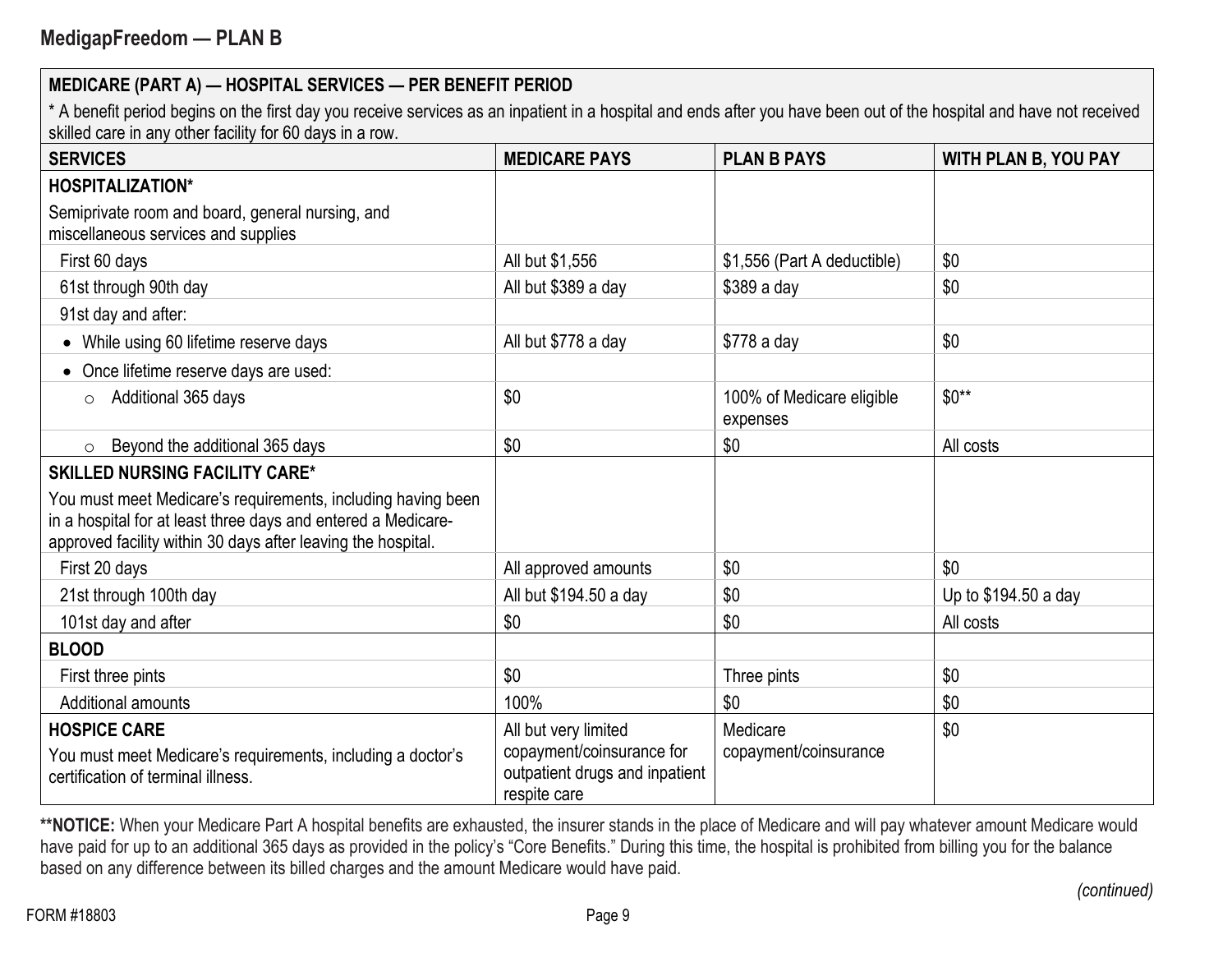| <b>SERVICES</b>                                                                                                                                                                                                                                                         | <b>MEDICARE PAYS</b> | <b>PLAN B PAYS</b> | <b>WITH PLAN B, YOU PAY</b> |
|-------------------------------------------------------------------------------------------------------------------------------------------------------------------------------------------------------------------------------------------------------------------------|----------------------|--------------------|-----------------------------|
| MEDICAL EXPENSES - IN OR OUT OF THE HOSPITAL<br>AND OUTPATIENT HOSPITAL TREATMENT, such as<br>physician's services, inpatient and outpatient medical and<br>surgical services and supplies, physical and speech therapy,<br>diagnostic tests, durable medical equipment |                      |                    |                             |
| First \$233 of Medicare-approved amounts†                                                                                                                                                                                                                               | \$0                  | \$0                | \$233 (Part B deductible)   |
| Remainder of Medicare-approved amounts                                                                                                                                                                                                                                  | Generally 80%        | Generally 20%      | \$0                         |
| Part B excess charges (above Medicare-approved amounts)                                                                                                                                                                                                                 | \$0                  | \$0                | All costs                   |
| <b>BLOOD</b>                                                                                                                                                                                                                                                            |                      |                    |                             |
| First three pints                                                                                                                                                                                                                                                       | \$0                  | All costs          | \$0                         |
| Next \$233 of Medicare-approved amounts†                                                                                                                                                                                                                                | \$0                  | \$0                | \$233 (Part B deductible)   |
| Remainder of Medicare-approved amounts                                                                                                                                                                                                                                  | 80%                  | 20%                | \$0                         |
| <b>CLINICAL LABORATORY SERVICES — TESTS FOR</b><br><b>DIAGNOSTIC SERVICES</b>                                                                                                                                                                                           | 100%                 | \$0                | \$0                         |

|                                                                | <b>MEDICARE (PARTS A &amp; B)</b> |                    |                             |
|----------------------------------------------------------------|-----------------------------------|--------------------|-----------------------------|
| <b>SERVICES</b>                                                | <b>MEDICARE PAYS</b>              | <b>PLAN B PAYS</b> | <b>WITH PLAN B, YOU PAY</b> |
| <b>HOME HEALTH CARE — MEDICARE-APPROVED SERVICES</b>           |                                   |                    |                             |
| Medically necessary skilled care services and medical supplies | 100%                              | \$0                | \$0                         |
| Durable medical equipment                                      |                                   |                    |                             |
| First \$233 of Medicare-approved amounts†                      | \$0                               | \$0                | \$233 (Part B deductible)   |
| Remainder of Medicare-approved amounts                         | 80%                               | 20%                | \$0                         |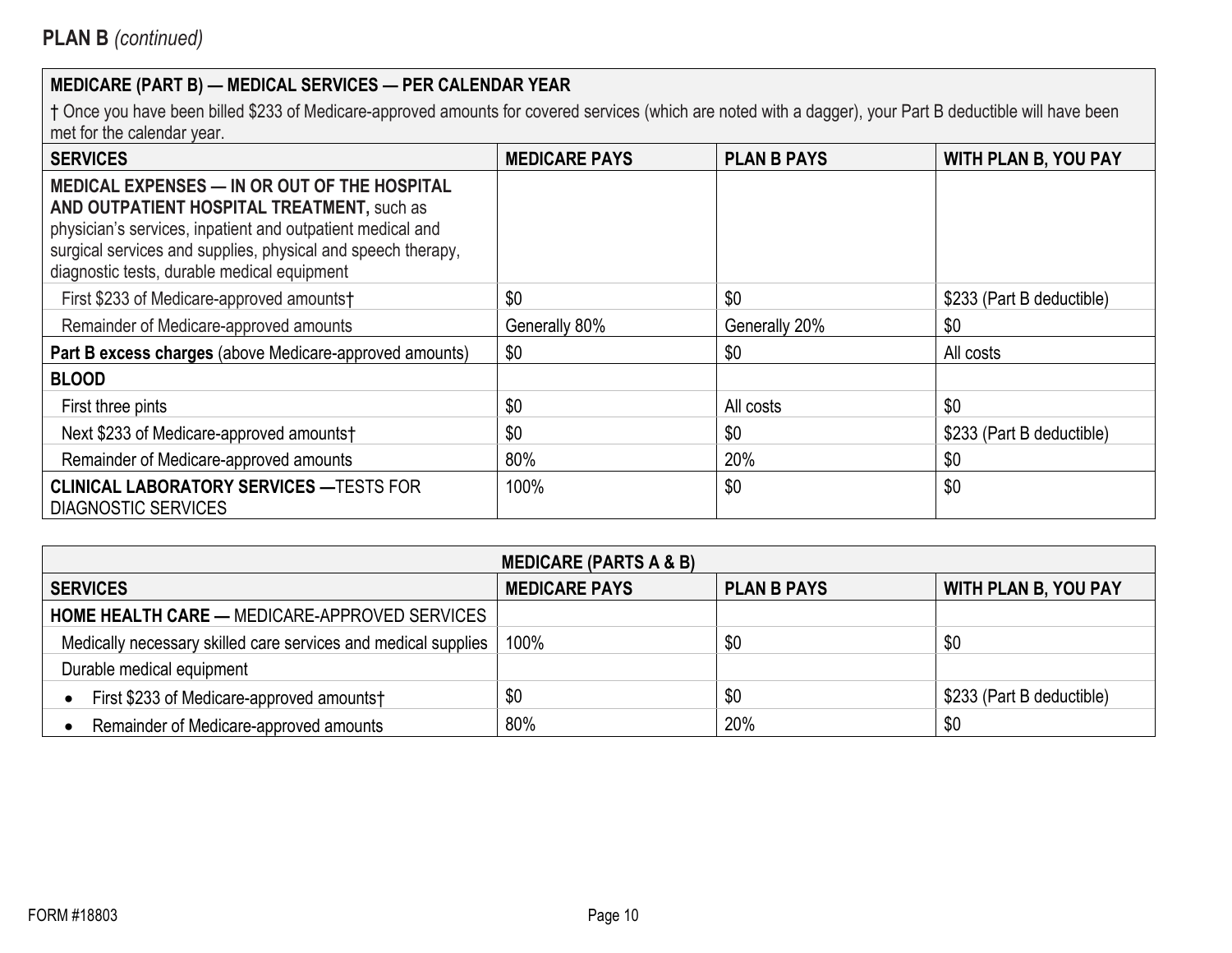\* A benefit period begins on the first day you receive services as an inpatient in a hospital and ends after you have been out of the hospital and have not received skilled care in any other facility for 60 days in a row.

| <b>SERVICES</b>                                                                                                                                                                               | <b>MEDICARE PAYS</b>                                                                                | <b>PLAN F PAYS</b>                    | <b>WITH PLAN F, YOU PAY</b> |
|-----------------------------------------------------------------------------------------------------------------------------------------------------------------------------------------------|-----------------------------------------------------------------------------------------------------|---------------------------------------|-----------------------------|
| <b>HOSPITALIZATION*</b>                                                                                                                                                                       |                                                                                                     |                                       |                             |
| Semiprivate room and board, general nursing, and<br>miscellaneous services and supplies                                                                                                       |                                                                                                     |                                       |                             |
| First 60 days                                                                                                                                                                                 | All but \$1,556                                                                                     | \$1,556 (Part A deductible)           | \$0                         |
| 61st through 90th day                                                                                                                                                                         | All but \$389 a day                                                                                 | \$389 a day                           | \$0                         |
| 91st day and after:                                                                                                                                                                           |                                                                                                     |                                       |                             |
| While using 60 lifetime reserve days                                                                                                                                                          | All but \$778 a day                                                                                 | \$778 a day                           | \$0                         |
| Once lifetime reserve days are used:                                                                                                                                                          |                                                                                                     |                                       |                             |
| Additional 365 days<br>$\circ$                                                                                                                                                                | \$0                                                                                                 | 100% of Medicare eligible<br>expenses | $$0**$                      |
| Beyond the additional 365 days<br>$\circ$                                                                                                                                                     | \$0                                                                                                 | \$0                                   | All costs                   |
| <b>SKILLED NURSING FACILITY CARE*</b>                                                                                                                                                         |                                                                                                     |                                       |                             |
| You must meet Medicare's requirements, including having been<br>in a hospital for at least three days and entered a Medicare-<br>approved facility within 30 days after leaving the hospital. |                                                                                                     |                                       |                             |
| First 20 days                                                                                                                                                                                 | All approved amounts                                                                                | \$0                                   | \$0                         |
| 21st through 100th day                                                                                                                                                                        | All but \$194.50 a day                                                                              | Up to \$194.50 a day                  | \$0                         |
| 101st day and after                                                                                                                                                                           | \$0                                                                                                 | \$0                                   | All costs                   |
| <b>BLOOD</b>                                                                                                                                                                                  |                                                                                                     |                                       |                             |
| First three pints                                                                                                                                                                             | \$0                                                                                                 | Three pints                           | \$0                         |
| <b>Additional amounts</b>                                                                                                                                                                     | 100%                                                                                                | \$0                                   | \$0                         |
| <b>HOSPICE CARE</b><br>You must meet Medicare's requirements, including a doctor's<br>certification of terminal illness.                                                                      | All but very limited<br>copayment/coinsurance for<br>outpatient drugs and inpatient<br>respite care | Medicare<br>copayment/coinsurance     | \$0                         |

\*\*NOTICE: When your Medicare Part A hospital benefits are exhausted, the insurer stands in the place of Medicare and will pay whatever amount Medicare would have paid for up to an additional 365 days as provided in the policy's "Core Benefits." During this time, the hospital is prohibited from billing you for the balance based on any difference between its billed charges and the amount Medicare would have paid. *(continued)*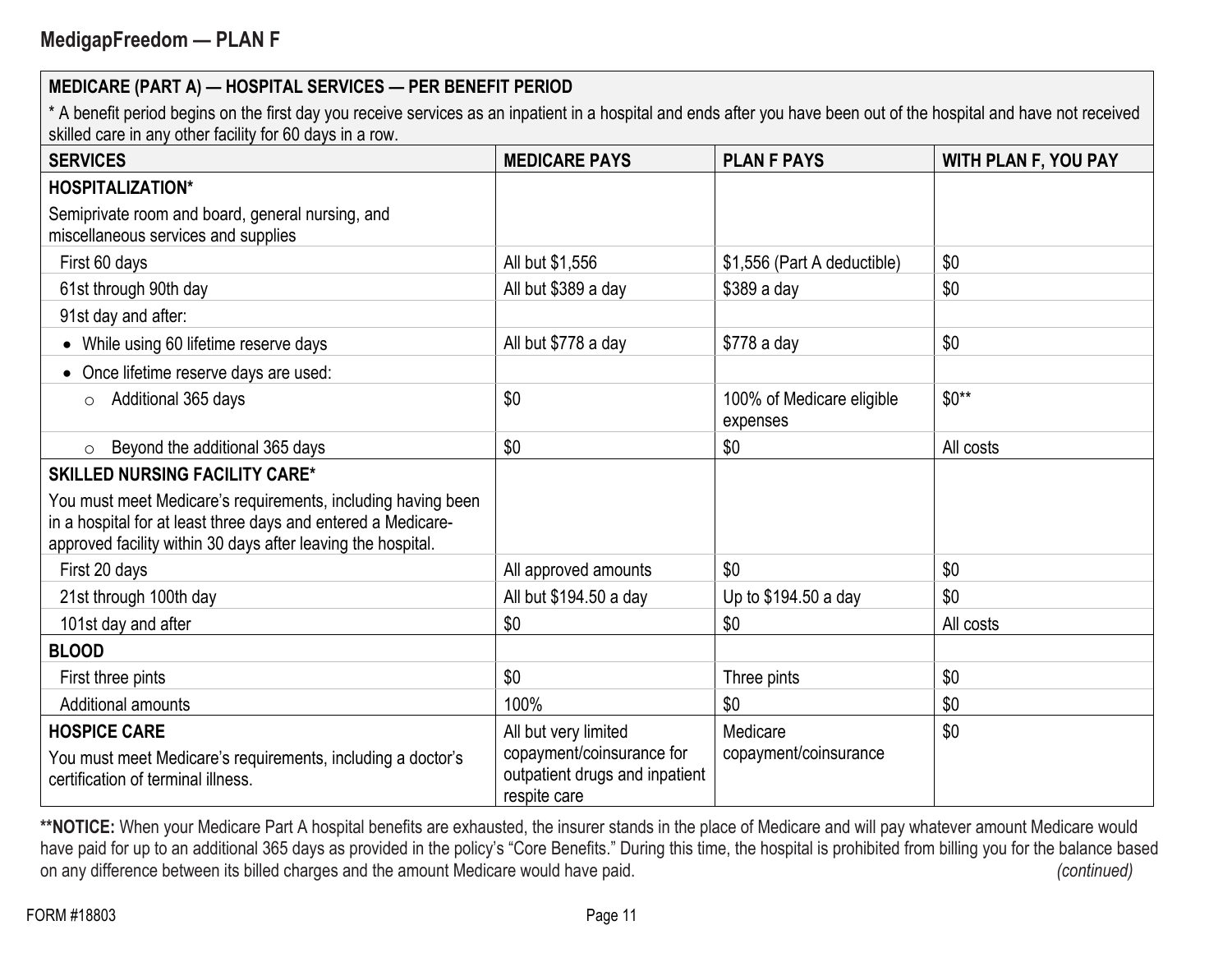| <b>SERVICES</b>                                                                                                                                                                                                                                                             | <b>MEDICARE PAYS</b>                     | <b>PLAN F PAYS</b>                               | WITH PLAN F, YOU PAY                                  |
|-----------------------------------------------------------------------------------------------------------------------------------------------------------------------------------------------------------------------------------------------------------------------------|------------------------------------------|--------------------------------------------------|-------------------------------------------------------|
| MEDICAL EXPENSES - IN OR OUT OF THE HOSPITAL AND<br><b>OUTPATIENT HOSPITAL TREATMENT, such as physician's services,</b><br>inpatient and outpatient medical and surgical services and supplies,<br>physical and speech therapy, diagnostic tests, durable medical equipment |                                          |                                                  |                                                       |
| First \$233 of Medicare-approved amounts†                                                                                                                                                                                                                                   | \$0                                      | \$233 (Part B deductible)                        | \$0                                                   |
| Remainder of Medicare-approved amounts                                                                                                                                                                                                                                      | Generally 80%                            | Generally 20%                                    | \$0                                                   |
| Part B excess charges (above Medicare-approved amounts)                                                                                                                                                                                                                     | \$0                                      | 100%                                             | \$0                                                   |
| <b>BLOOD</b>                                                                                                                                                                                                                                                                |                                          |                                                  |                                                       |
| First three pints                                                                                                                                                                                                                                                           | \$0                                      | All costs                                        | \$0                                                   |
| Next \$233 of Medicare-approved amountst                                                                                                                                                                                                                                    | \$0                                      | \$233 (Part B deductible)                        | \$0                                                   |
| Remainder of Medicare-approved amounts                                                                                                                                                                                                                                      | 80%                                      | 20%                                              | \$0                                                   |
| <b>CLINICAL LABORATORY SERVICES - TESTS FOR DIAGNOSTIC</b><br><b>SERVICES</b>                                                                                                                                                                                               | 100%                                     | \$0                                              | \$0                                                   |
|                                                                                                                                                                                                                                                                             | <b>MEDICARE (PARTS A &amp; B)</b>        |                                                  |                                                       |
| <b>SERVICES</b>                                                                                                                                                                                                                                                             | <b>MEDICARE PAYS</b>                     | <b>PLAN F PAYS</b>                               | WITH PLAN F, YOU PAY                                  |
| <b>HOME HEALTH CARE - MEDICARE-APPROVED SERVICES</b>                                                                                                                                                                                                                        |                                          |                                                  |                                                       |
| Medically necessary skilled care services and medical supplies                                                                                                                                                                                                              | 100%                                     | \$0                                              | \$0                                                   |
| Durable medical equipment                                                                                                                                                                                                                                                   |                                          |                                                  |                                                       |
| First \$233 of Medicare-approved amounts†                                                                                                                                                                                                                                   | \$0                                      | \$233 (Part B deductible)                        | \$0                                                   |
| Remainder of Medicare-approved amounts<br>$\bullet$                                                                                                                                                                                                                         | 80%                                      | 20%                                              | \$0                                                   |
|                                                                                                                                                                                                                                                                             | OTHER BENEFITS - NOT COVERED BY MEDICARE |                                                  |                                                       |
| <b>SERVICES</b>                                                                                                                                                                                                                                                             | <b>MEDICARE PAYS</b>                     | <b>PLAN F PAYS</b>                               | <b>WITH PLAN F, YOU PAY</b>                           |
| <b>FOREIGN TRAVEL - NOT COVERED BY MEDICARE</b>                                                                                                                                                                                                                             |                                          |                                                  |                                                       |
| Medically necessary emergency care services beginning during the first 60<br>days of each trip outside the USA                                                                                                                                                              |                                          |                                                  |                                                       |
| First \$250 each calendar year                                                                                                                                                                                                                                              | \$0                                      | \$0                                              | \$250                                                 |
| Remainder of charges                                                                                                                                                                                                                                                        | \$0                                      | 80% to a lifetime maximum<br>benefit of \$50,000 | 20% and amounts over the<br>\$50,000 lifetime maximum |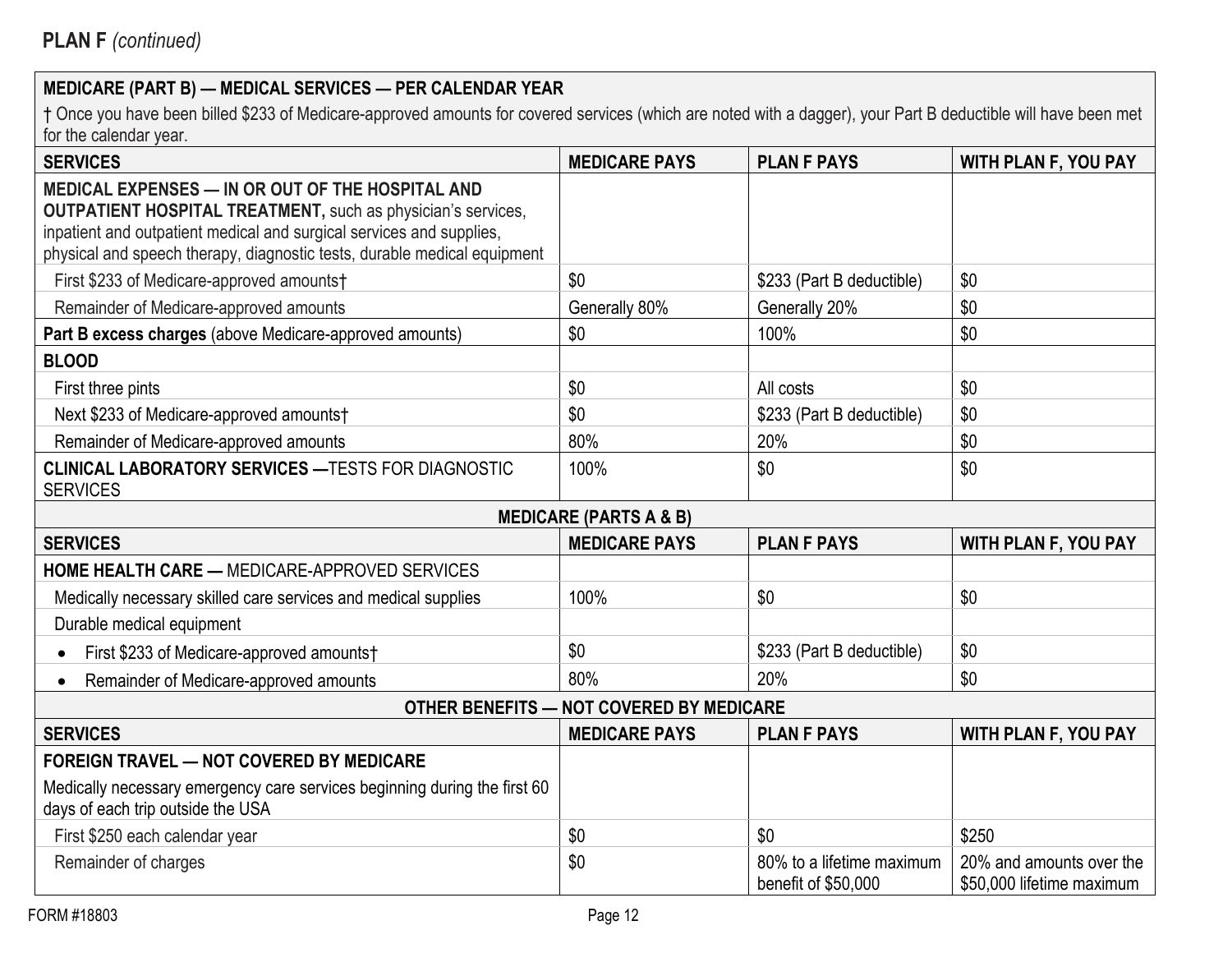# **MedigapFreedom — PLAN F HIGH DEDUCTIBLE**

## **MEDICARE (PART A) — HOSPITAL SERVICES — PER BENEFIT PERIOD**

\* A benefit period begins on the first day you receive services as an inpatient in a hospital and ends after you have been out of the hospital and have not received skilled care in any other facility for 60 days in a row.

‡This high deductible plan pays the same benefits as Plan F after one has paid a calendar year \$2,490 deductible. Benefits from the high deductible Plan F will not begin until out-of-pocket expenses are \$2,490. Out-of-pocket expenses for this deductible are expenses that would ordinarily be paid by the policy. This includes the Medicare deductibles for Part A and Part B, but does not include the plan's separate foreign travel emergency deductible.

| <b>SERVICES</b>                                                                                   | <b>MEDICARE PAYS</b>                                                        | AFTER YOU PAY \$2,490<br><b>DEDUCTIBLE#, PLAN F PAYS</b> | IN ADDITION TO \$2,490<br><b>DEDUCTIBLE#, YOU PAY</b> |
|---------------------------------------------------------------------------------------------------|-----------------------------------------------------------------------------|----------------------------------------------------------|-------------------------------------------------------|
| <b>HOSPITALIZATION*</b>                                                                           |                                                                             |                                                          |                                                       |
| Semiprivate room and board, general nursing, and                                                  |                                                                             |                                                          |                                                       |
| miscellaneous services and supplies                                                               |                                                                             |                                                          |                                                       |
| First 60 days                                                                                     | All but \$1,556                                                             | \$1,556 (Part A deductible)                              | \$0                                                   |
| 61st through 90th day                                                                             | All but \$389 a day                                                         | \$389 a day                                              | \$0                                                   |
| 91st day and after:                                                                               |                                                                             |                                                          |                                                       |
| • While using 60 lifetime reserve days                                                            | All but \$778 a day                                                         | \$778 a day                                              | \$0                                                   |
| Once lifetime reserve days are used:                                                              |                                                                             |                                                          |                                                       |
| $\circ$ Additional 365 days                                                                       | \$0                                                                         | 100% of Medicare eligible                                | $$0**$                                                |
|                                                                                                   |                                                                             | expenses                                                 |                                                       |
| Beyond the additional 365 days<br>$\circ$                                                         | \$0                                                                         | \$0                                                      | All costs                                             |
| <b>SKILLED NURSING FACILITY CARE*</b>                                                             |                                                                             |                                                          |                                                       |
| You must meet Medicare's requirements, including having been                                      |                                                                             |                                                          |                                                       |
| in a hospital for at least three days and entered a Medicare-                                     |                                                                             |                                                          |                                                       |
| approved facility within 30 days after leaving the hospital.                                      |                                                                             |                                                          |                                                       |
| First 20 days                                                                                     | All approved amounts                                                        | \$0                                                      | \$0                                                   |
| 21st through 100th day                                                                            | All but \$194.50 a day                                                      | Up to \$194.50 a day                                     | \$0                                                   |
| 101st day and after                                                                               | \$0                                                                         | \$0                                                      | All costs                                             |
| <b>BLOOD</b>                                                                                      |                                                                             |                                                          |                                                       |
| First three pints                                                                                 | \$0                                                                         | Three pints                                              | \$0                                                   |
| Additional amounts                                                                                | 100%                                                                        | \$0                                                      | \$0                                                   |
| <b>HOSPICE CARE</b>                                                                               | All but very limited                                                        | Medicare                                                 | \$0                                                   |
| You must meet Medicare's requirements, including a doctor's<br>certification of terminal illness. | copayment/coinsurance for<br>outpatient drugs and inpatient<br>respite care | copayment/coinsurance                                    |                                                       |

\*\*NOTICE: When your Medicare Part A hospital benefits are exhausted, the insurer stands in the place of Medicare and will pay whatever amount Medicare would have paid for up to an additional 365 days as provided in the policy's "Core Benefits." During this time, the hospital is prohibited from billing you for the balance based on any difference between its billed charges and the amount Medicare would have paid.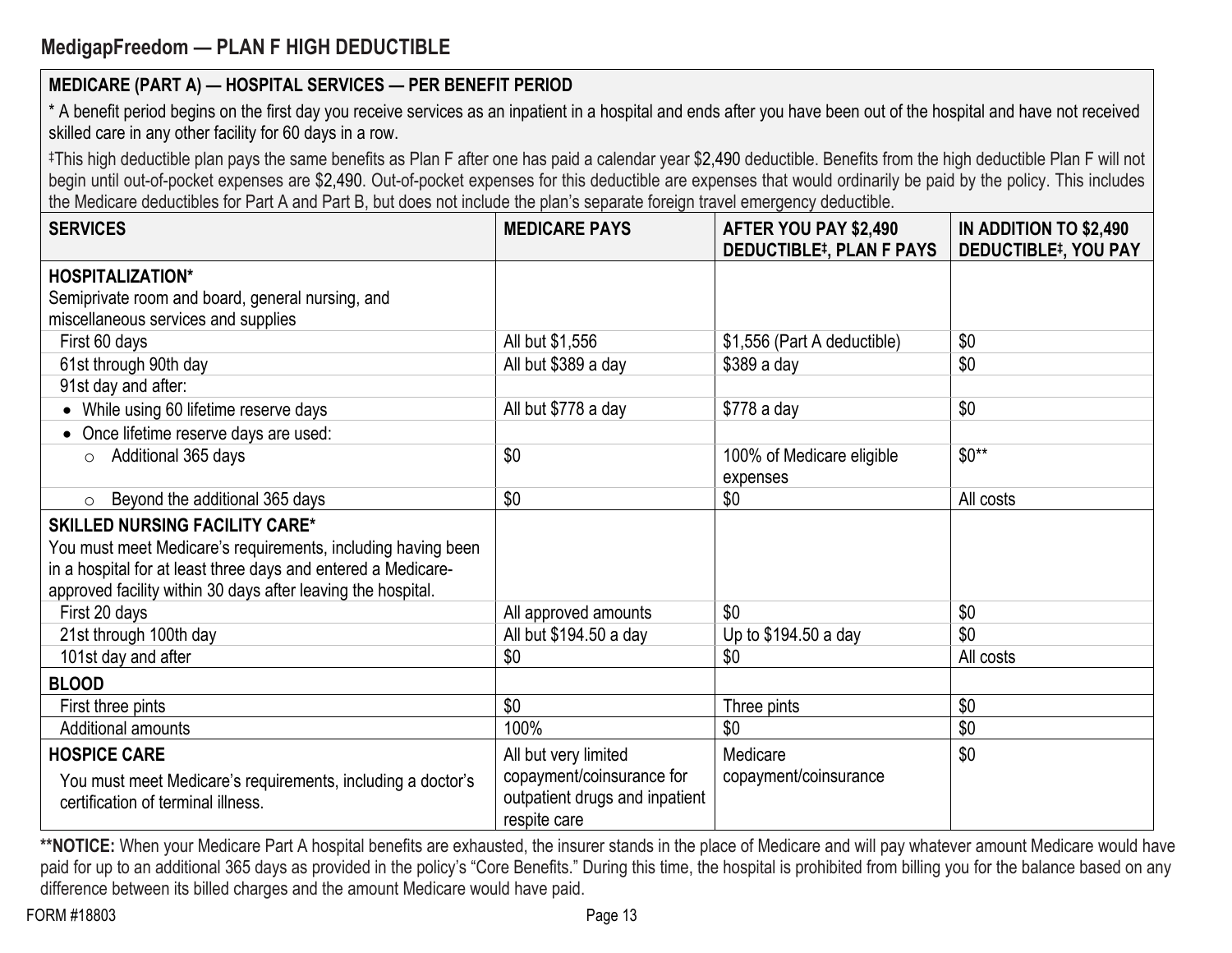| † Once you have been billed \$233 of Medicare-approved amounts for covered services (which are noted with a dagger), your Part B deductible will have been |  |
|------------------------------------------------------------------------------------------------------------------------------------------------------------|--|
| met for the calendar year.                                                                                                                                 |  |

‡This high deductible plan pays the same benefits as Plan F after one has paid a calendar year \$2,490 deductible. Benefits from the high deductible Plan F will not begin until out-of-pocket expenses are \$2,490. Out-of-pocket expenses for this deductible are expenses that would ordinarily be paid by the policy. This includes the Medicare deductibles for Part A and Part B, but does not include the plan's separate foreign travel emergency deductible.

| <b>SERVICES</b>                                                                                                                                                                                                                                                         | <b>MEDICARE PAYS</b> | AFTER YOU PAY \$2,490<br><b>DEDUCTIBLE#, PLAN F</b><br><b>PAYS</b> | IN ADDITION TO \$2,490<br><b>DEDUCTIBLE#, YOU PAY</b> |
|-------------------------------------------------------------------------------------------------------------------------------------------------------------------------------------------------------------------------------------------------------------------------|----------------------|--------------------------------------------------------------------|-------------------------------------------------------|
| MEDICAL EXPENSES - IN OR OUT OF THE HOSPITAL<br>AND OUTPATIENT HOSPITAL TREATMENT, such as<br>physician's services, inpatient and outpatient medical and<br>surgical services and supplies, physical and speech therapy,<br>diagnostic tests, durable medical equipment |                      |                                                                    |                                                       |
| First \$233 of Medicare-approved amounts†                                                                                                                                                                                                                               | \$0                  | \$233 (Part B deductible)                                          | \$0                                                   |
| Remainder of Medicare-approved amounts                                                                                                                                                                                                                                  | Generally 80%        | Generally 20%                                                      | \$0                                                   |
| Part B excess charges (above Medicare-approved amounts)                                                                                                                                                                                                                 | \$0                  | 100%                                                               | \$0                                                   |
| <b>BLOOD</b>                                                                                                                                                                                                                                                            |                      |                                                                    |                                                       |
| First three pints                                                                                                                                                                                                                                                       | \$0                  | All costs                                                          | \$0                                                   |
| Next \$233 of Medicare-approved amounts†                                                                                                                                                                                                                                | \$0                  | \$233 (Part B deductible)                                          | \$0                                                   |
| Remainder of Medicare-approved amounts                                                                                                                                                                                                                                  | 80%                  | 20%                                                                | \$0                                                   |
| <b>CLINICAL LABORATORY SERVICES - TESTS FOR</b><br><b>DIAGNOSTIC SERVICES</b>                                                                                                                                                                                           | 100%                 | \$0                                                                | \$0                                                   |

*(continued)*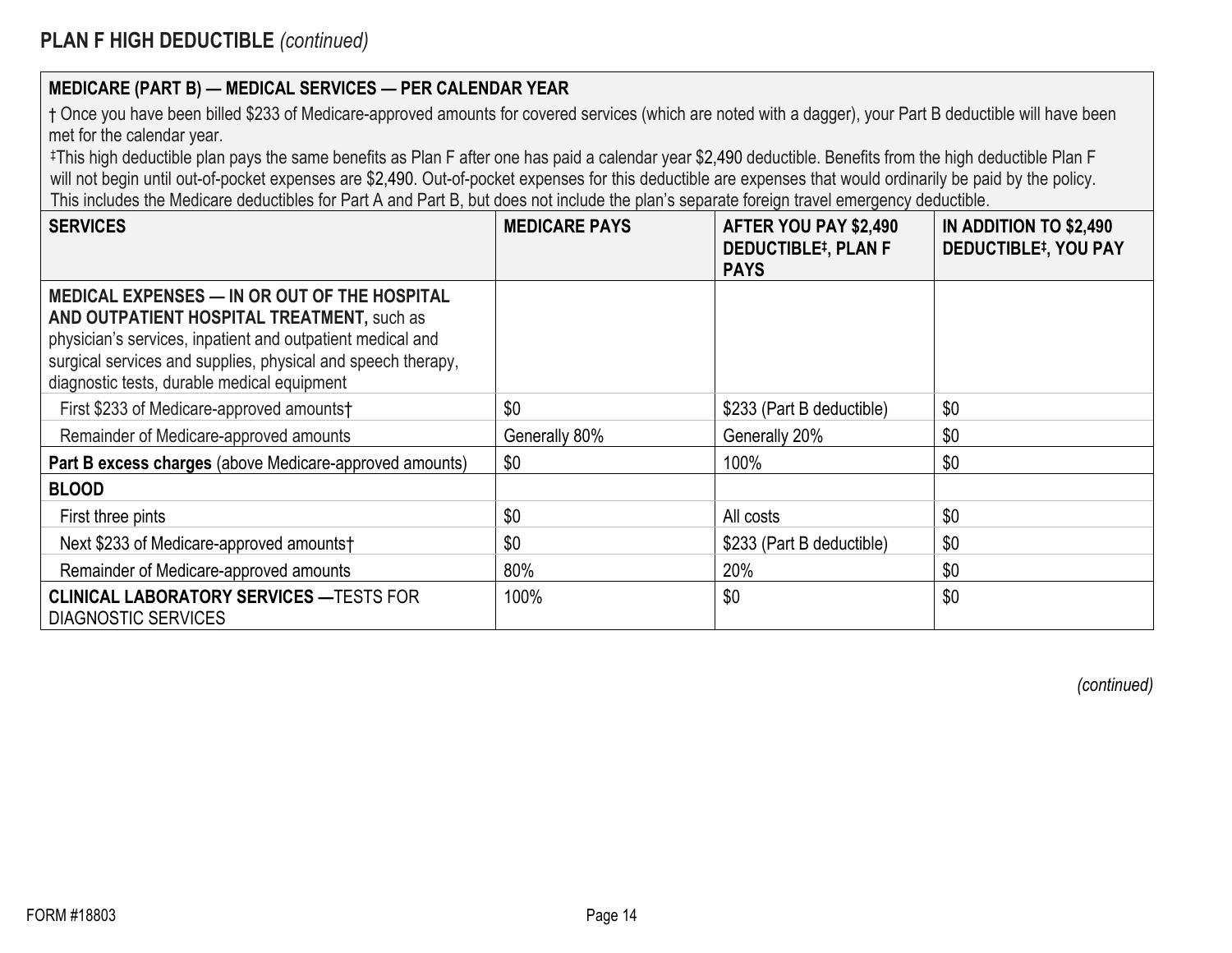## **MEDICARE (PARTS A & B)**

† Once you have been billed \$233 of Medicare-approved amounts for covered services (which are noted with a dagger), your Part B deductible will have been met for the calendar year.

‡This high deductible plan pays the same benefits as Plan F after one has paid a calendar year \$2,490 deductible. Benefits from the high deductible Plan F will not begin until out-of-pocket expenses are \$2,490. Out-of-pocket expenses for this deductible are expenses that would ordinarily be paid by the policy. This includes the Medicare deductibles for Part A and Part B, but does not include the plan's separate foreign travel emergency deductible.

| <b>SERVICES</b>                                                | <b>MEDICARE PAYS</b>                     | AFTER YOU PAY \$2,490<br><b>DEDUCTIBLE#, PLAN F</b> | IN ADDITION TO \$2,490<br><b>DEDUCTIBLE#, YOU PAY</b> |
|----------------------------------------------------------------|------------------------------------------|-----------------------------------------------------|-------------------------------------------------------|
|                                                                |                                          | <b>PAYS</b>                                         |                                                       |
| <b>HOME HEALTH CARE — MEDICARE-APPROVED SERVICES</b>           |                                          |                                                     |                                                       |
| Medically necessary skilled care services and medical supplies | 100%                                     | \$0                                                 | \$0                                                   |
| Durable medical equipment                                      |                                          |                                                     |                                                       |
| First \$233 of Medicare-approved amounts†                      | \$0                                      | \$233 (Part B deductible)                           | \$0                                                   |
| Remainder of Medicare-approved amounts                         | 80%                                      | 20%                                                 | \$0                                                   |
|                                                                | OTHER BENEFITS - NOT COVERED BY MEDICARE |                                                     |                                                       |
| <b>SERVICES</b>                                                | <b>MEDICARE PAYS</b>                     | AFTER YOU PAY \$2,490                               | IN ADDITION TO \$2,490                                |
|                                                                |                                          | <b>DEDUCTIBLE#, PLAN F</b>                          | <b>DEDUCTIBLE#, YOU PAY</b>                           |
|                                                                |                                          | <b>PAYS</b>                                         |                                                       |
| <b>FOREIGN TRAVEL — NOT COVERED BY MEDICARE</b>                |                                          |                                                     |                                                       |
| Medically necessary emergency care services beginning during   |                                          |                                                     |                                                       |
| the first 60 days of each trip outside the USA                 |                                          |                                                     |                                                       |
| First \$250 each calendar year                                 | \$0                                      | \$0                                                 | \$250                                                 |
| Remainder of charges                                           | \$0                                      | 80% to a lifetime maximum                           | 20% and amounts over the                              |
|                                                                |                                          | benefit of \$50,000                                 | \$50,000 lifetime maximum                             |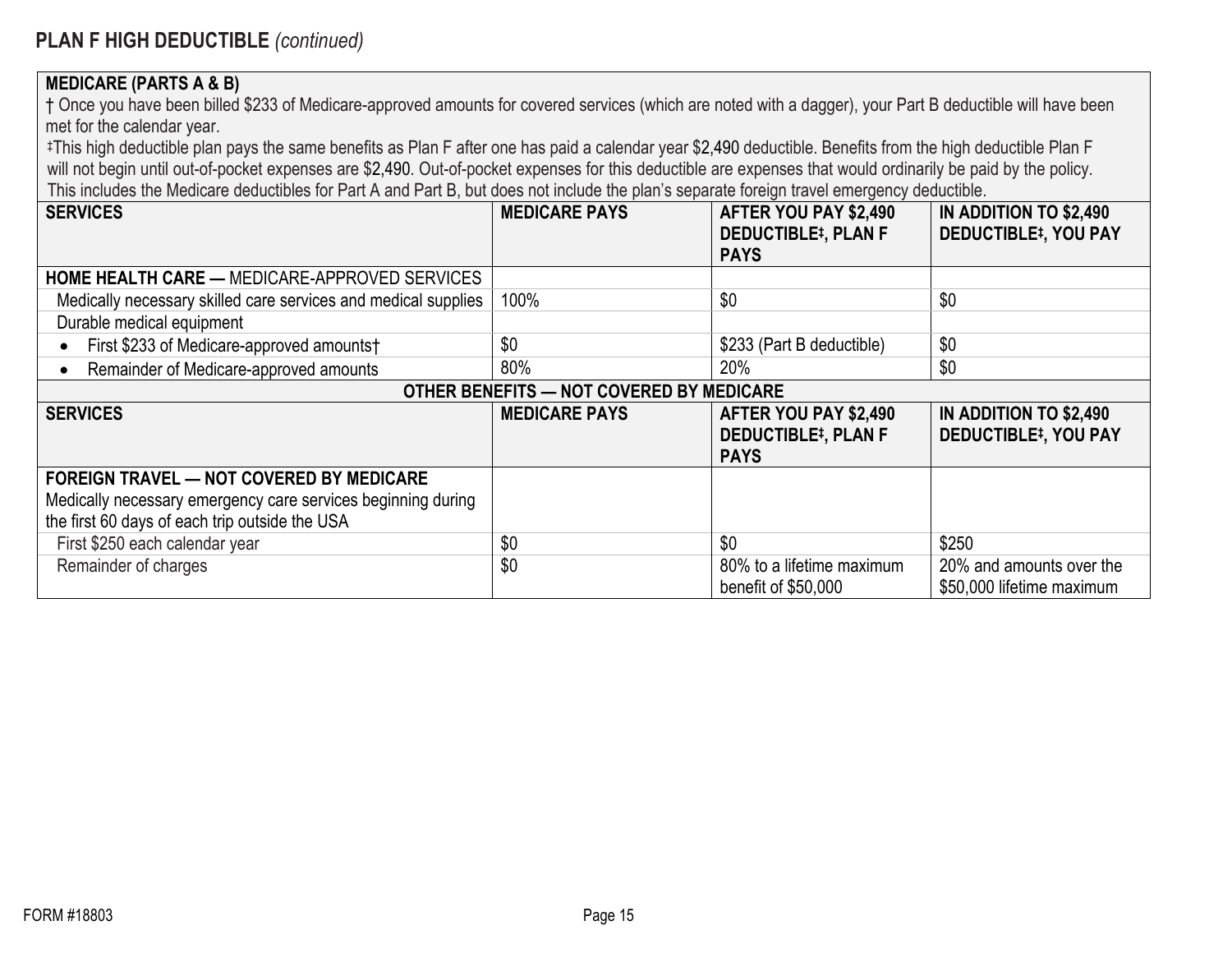\* A benefit period begins on the first day you receive services as an inpatient in a hospital and ends after you have been out of the hospital and have not received skilled care in any other facility for 60 days in a row.

| <b>SERVICES</b>                                                                                                                                                                               | <b>MEDICARE PAYS</b>                                                                                | <b>PLAN G PAYS</b>                    | <b>WITH PLAN G, YOU PAY</b> |
|-----------------------------------------------------------------------------------------------------------------------------------------------------------------------------------------------|-----------------------------------------------------------------------------------------------------|---------------------------------------|-----------------------------|
| <b>HOSPITALIZATION*</b>                                                                                                                                                                       |                                                                                                     |                                       |                             |
| Semiprivate room and board, general nursing, and<br>miscellaneous services and supplies                                                                                                       |                                                                                                     |                                       |                             |
| First 60 days                                                                                                                                                                                 | All but \$1,556                                                                                     | \$1,556 (Part A deductible)           | \$0                         |
| 61st through 90th day                                                                                                                                                                         | All but \$389 a day                                                                                 | $$389a$ day                           | \$0                         |
| 91st day and after:                                                                                                                                                                           |                                                                                                     |                                       |                             |
| While using 60 lifetime reserve days                                                                                                                                                          | All but \$778 a day                                                                                 | \$778 a day                           | \$0                         |
| Once lifetime reserve days are used:                                                                                                                                                          |                                                                                                     |                                       |                             |
| Additional 365 days<br>$\circ$                                                                                                                                                                | \$0                                                                                                 | 100% of Medicare eligible<br>expenses | $$0**$                      |
| Beyond the additional 365 days<br>$\circ$                                                                                                                                                     | \$0                                                                                                 | \$0                                   | All costs                   |
| <b>SKILLED NURSING FACILITY CARE*</b>                                                                                                                                                         |                                                                                                     |                                       |                             |
| You must meet Medicare's requirements, including having been<br>in a hospital for at least three days and entered a Medicare-<br>approved facility within 30 days after leaving the hospital. |                                                                                                     |                                       |                             |
| First 20 days                                                                                                                                                                                 | All approved amounts                                                                                | \$0                                   | \$0                         |
| 21st through 100th day                                                                                                                                                                        | All but \$194.50 a day                                                                              | Up to \$194.50 a day                  | \$0                         |
| 101st day and after                                                                                                                                                                           | \$0                                                                                                 | \$0                                   | All costs                   |
| <b>BLOOD</b>                                                                                                                                                                                  |                                                                                                     |                                       |                             |
| First three pints                                                                                                                                                                             | \$0                                                                                                 | Three pints                           | \$0                         |
| <b>Additional amounts</b>                                                                                                                                                                     | 100%                                                                                                | \$0                                   | \$0                         |
| <b>HOSPICE CARE</b><br>You must meet Medicare's requirements, including a doctor's<br>certification of terminal illness.                                                                      | All but very limited<br>copayment/coinsurance for<br>outpatient drugs and inpatient<br>respite care | Medicare<br>copayment/coinsurance     | \$0                         |

\*\*NOTICE: When your Medicare Part A hospital benefits are exhausted, the insurer stands in the place of Medicare and will pay whatever amount Medicare would have paid for up to an additional 365 days as provided in the policy's "Core Benefits." During this time, the hospital is prohibited from billing you for the balance based on any difference between its billed charges and the amount Medicare would have paid.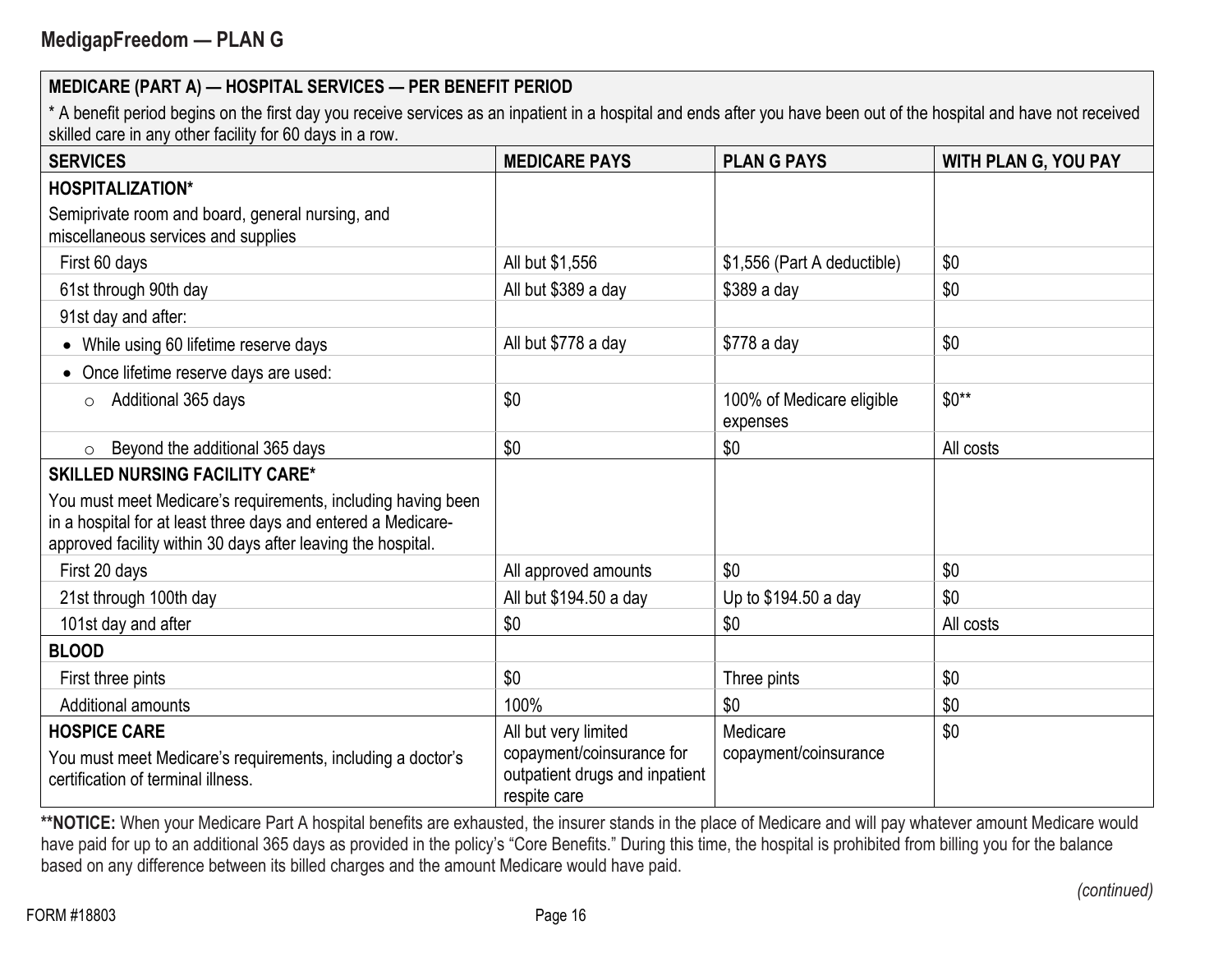† Once you have been billed \$233 of Medicare-approved amounts for covered services (which are noted with a dagger), your Part B deductible will have been met for the calendar year.

| <b>SERVICES</b>                                                                                                                                                                                                                                                         | <b>MEDICARE PAYS</b> | <b>PLANG PAYS</b> | <b>WITH PLAN G, YOU PAY</b> |
|-------------------------------------------------------------------------------------------------------------------------------------------------------------------------------------------------------------------------------------------------------------------------|----------------------|-------------------|-----------------------------|
| MEDICAL EXPENSES - IN OR OUT OF THE HOSPITAL<br>AND OUTPATIENT HOSPITAL TREATMENT, such as<br>physician's services, inpatient and outpatient medical and<br>surgical services and supplies, physical and speech therapy,<br>diagnostic tests, durable medical equipment |                      |                   |                             |
| First \$233 of Medicare-approved amounts†                                                                                                                                                                                                                               | \$0                  | \$0               | \$233 (Part B deductible)   |
| Remainder of Medicare-approved amounts                                                                                                                                                                                                                                  | Generally 80%        | Generally 20%     | \$0                         |
| Part B excess charges (above Medicare-approved amounts)                                                                                                                                                                                                                 | \$0                  | 100%              | \$0                         |
| <b>BLOOD</b>                                                                                                                                                                                                                                                            |                      |                   |                             |
| First three pints                                                                                                                                                                                                                                                       | \$0                  | All costs         | \$0                         |
| Next \$233 of Medicare-approved amounts                                                                                                                                                                                                                                 | \$0                  | \$0               | \$233 (Part B deductible)   |
| Remainder of Medicare-approved amounts                                                                                                                                                                                                                                  | 80%                  | 20%               | \$0                         |
| <b>CLINICAL LABORATORY SERVICES — TESTS FOR</b><br><b>DIAGNOSTIC SERVICES</b>                                                                                                                                                                                           | 100%                 | \$0               | \$0                         |

*(continued)*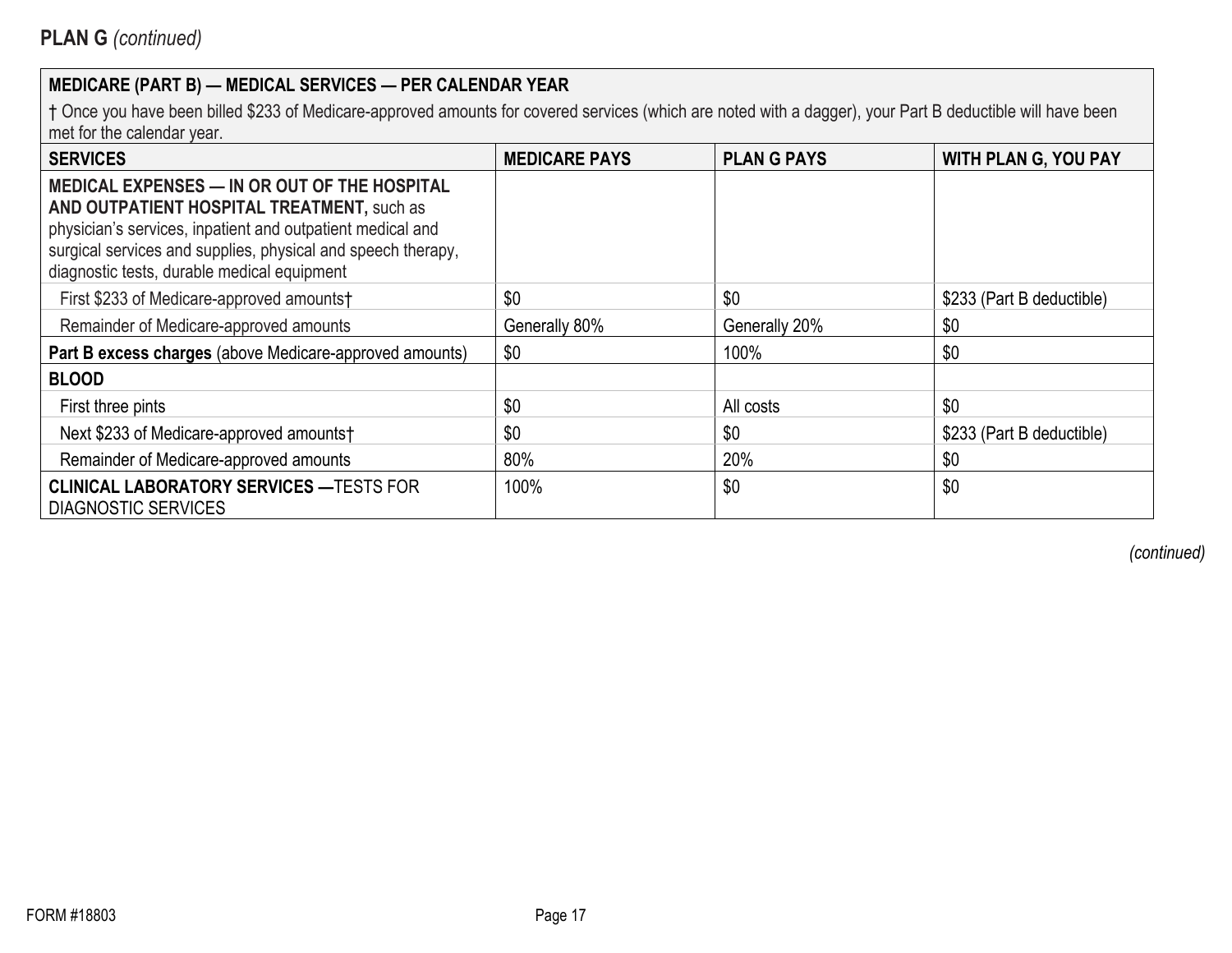# **MEDICARE (PARTS A & B)**

| <b>SERVICES</b>                                                                                                | <b>MEDICARE PAYS</b>                     | <b>PLANG PAYS</b>                                | <b>WITH PLAN G, YOU PAY</b>                           |  |
|----------------------------------------------------------------------------------------------------------------|------------------------------------------|--------------------------------------------------|-------------------------------------------------------|--|
| <b>HOME HEALTH CARE — MEDICARE-APPROVED SERVICES</b>                                                           |                                          |                                                  |                                                       |  |
| Medically necessary skilled care services and medical supplies                                                 | 100%                                     | \$0                                              | \$0                                                   |  |
| Durable medical equipment                                                                                      |                                          |                                                  |                                                       |  |
| First \$233 of Medicare-approved amounts†                                                                      | \$0                                      | \$0                                              | \$233 (Part B deductible)                             |  |
| Remainder of Medicare-approved amounts                                                                         | 80%                                      | 20%                                              | \$0                                                   |  |
|                                                                                                                | OTHER BENEFITS - NOT COVERED BY MEDICARE |                                                  |                                                       |  |
| <b>SERVICES</b>                                                                                                | <b>MEDICARE PAYS</b>                     | <b>PLAN G PAYS</b>                               | <b>WITH PLAN G, YOU PAY</b>                           |  |
| <b>FOREIGN TRAVEL — NOT COVERED BY MEDICARE</b>                                                                |                                          |                                                  |                                                       |  |
| Medically necessary emergency care services beginning during<br>the first 60 days of each trip outside the USA |                                          |                                                  |                                                       |  |
| First \$250 each calendar year                                                                                 | \$0                                      | \$0                                              | \$250                                                 |  |
| Remainder of charges                                                                                           | \$0                                      | 80% to a lifetime maximum<br>benefit of \$50,000 | 20% and amounts over the<br>\$50,000 lifetime maximum |  |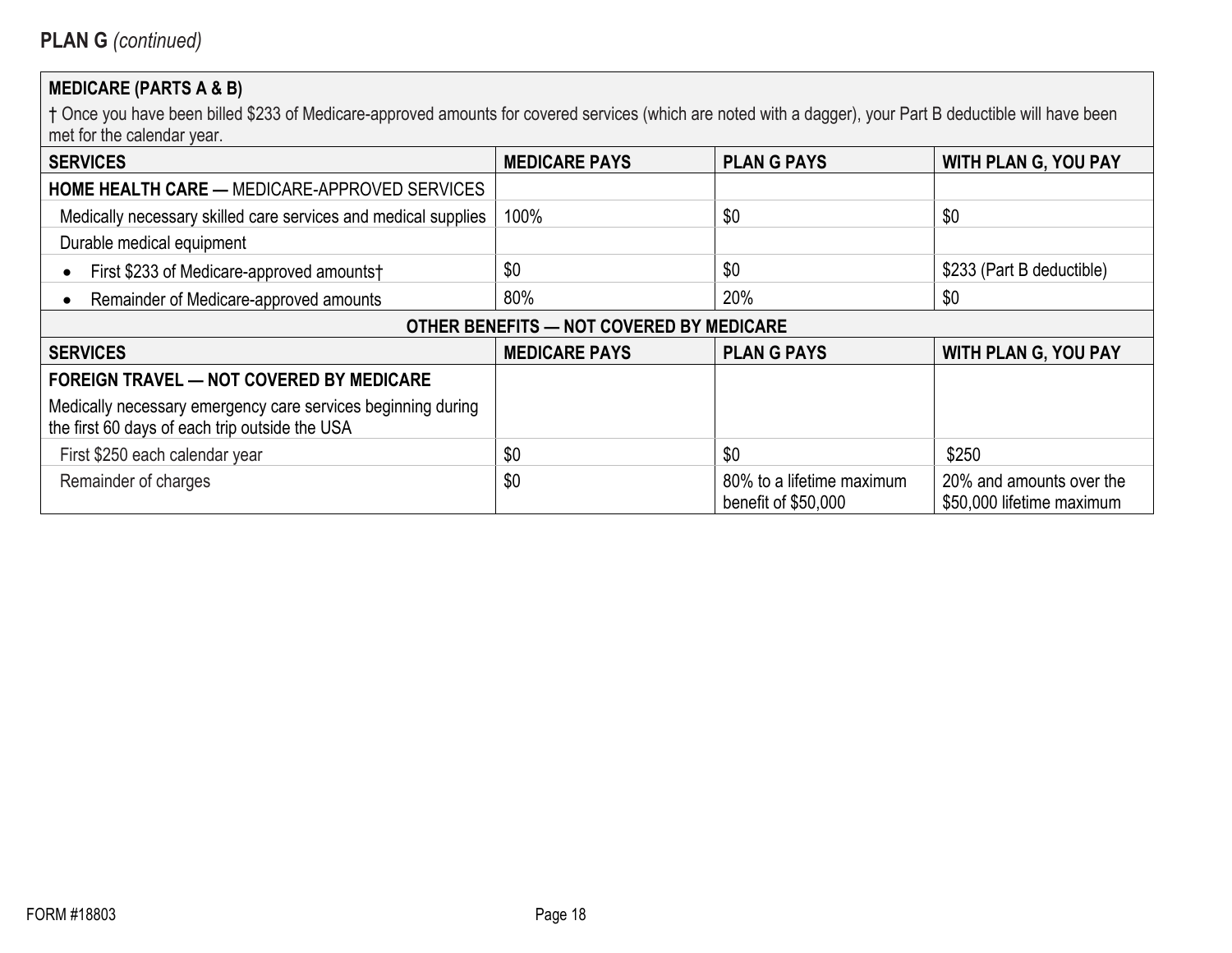# **MedigapFreedom — PLAN G HIGH DEDUCTIBLE**

**MEDICARE (PART A) — HOSPITAL SERVICES — PER BENEFIT PERIOD**

|                                                                                                                                                                      | MEDICARE (PART A) — HOSPITAL SERVICES — PER BENEFIT PERIOD |                                                          |                                                       |  |
|----------------------------------------------------------------------------------------------------------------------------------------------------------------------|------------------------------------------------------------|----------------------------------------------------------|-------------------------------------------------------|--|
| * A benefit period begins on the first day you receive services as an inpatient in a hospital and ends after you have been out of the hospital and have not received |                                                            |                                                          |                                                       |  |
| skilled care in any other facility for 60 days in a row.                                                                                                             |                                                            |                                                          |                                                       |  |
| #This high deductible plan pays the same benefits as Plan G after one has paid a calendar year \$2,490 deductible. Benefits from the high deductible Plan G will     |                                                            |                                                          |                                                       |  |
| not begin until out-of-pocket expenses are \$2,490. Out-of-pocket expenses for this deductible include expenses for the Medicare Part B deductible, and expenses     |                                                            |                                                          |                                                       |  |
| that would ordinarily be paid by the policy. This does not include the plan's separate foreign travel emergency deductible.                                          |                                                            |                                                          |                                                       |  |
| <b>SERVICES</b>                                                                                                                                                      | <b>MEDICARE PAYS</b>                                       | AFTER YOU PAY \$2,490<br><b>DEDUCTIBLE#, PLAN G PAYS</b> | IN ADDITION TO \$2,490<br><b>DEDUCTIBLE#, YOU PAY</b> |  |
| <b>HOSPITALIZATION*</b>                                                                                                                                              |                                                            |                                                          |                                                       |  |
| Semiprivate room and board, general nursing, and                                                                                                                     |                                                            |                                                          |                                                       |  |
| miscellaneous services and supplies                                                                                                                                  |                                                            |                                                          |                                                       |  |
| First 60 days                                                                                                                                                        | All but \$1,556                                            | \$1,556 (Part A deductible)                              | \$0                                                   |  |
| 61st through 90th day                                                                                                                                                | All but \$389 a day                                        | \$389 a day                                              | \$0                                                   |  |
| 91st day and after:                                                                                                                                                  |                                                            |                                                          |                                                       |  |
| • While using 60 lifetime reserve days                                                                                                                               | All but \$778 a day                                        | \$778 a day                                              | \$0                                                   |  |
| Once lifetime reserve days are used:                                                                                                                                 |                                                            |                                                          |                                                       |  |
| Additional 365 days<br>$\circ$                                                                                                                                       | \$0                                                        | 100% of Medicare eligible                                | $$0**$                                                |  |
|                                                                                                                                                                      |                                                            | expenses                                                 |                                                       |  |
| Beyond the additional 365 days<br>$\circ$                                                                                                                            | \$0                                                        | \$0                                                      | All costs                                             |  |
| <b>SKILLED NURSING FACILITY CARE*</b>                                                                                                                                |                                                            |                                                          |                                                       |  |
| You must meet Medicare's requirements, including having been                                                                                                         |                                                            |                                                          |                                                       |  |
| in a hospital for at least three days and entered a Medicare-                                                                                                        |                                                            |                                                          |                                                       |  |
| approved facility within 30 days after leaving the hospital.                                                                                                         |                                                            |                                                          |                                                       |  |
| First 20 days                                                                                                                                                        | All approved amounts                                       | \$0                                                      | \$0                                                   |  |
| 21st through 100th day                                                                                                                                               | All but \$194.50 a day                                     | Up to \$194.50 a day                                     | \$0                                                   |  |
| 101st day and after                                                                                                                                                  | \$0                                                        | \$0                                                      | All costs                                             |  |
| <b>BLOOD</b>                                                                                                                                                         |                                                            |                                                          |                                                       |  |
| First three pints                                                                                                                                                    | \$0                                                        | Three pints                                              | \$0                                                   |  |
| Additional amounts                                                                                                                                                   | 100%                                                       | \$0                                                      | \$0                                                   |  |
| <b>HOSPICE CARE</b>                                                                                                                                                  |                                                            |                                                          |                                                       |  |
| You must meet Medicare's requirements, including a doctor's                                                                                                          | All but very limited                                       | Medicare                                                 | \$0                                                   |  |
| certification of terminal illness.                                                                                                                                   | copayment/coinsurance for                                  | copayment/coinsurance                                    |                                                       |  |
|                                                                                                                                                                      | outpatient drugs and                                       |                                                          |                                                       |  |
|                                                                                                                                                                      | inpatient respite care                                     |                                                          |                                                       |  |

\*\*NOTICE: When your Medicare Part A hospital benefits are exhausted, the insurer stands in the place of Medicare and will pay whatever amount Medicare would have paid for up to an additional 365 days as provided in the policy's "Core Benefits." During this time, the hospital is prohibited from billing you for the balance based on any difference between its billed charges and the amount Medicare would have paid.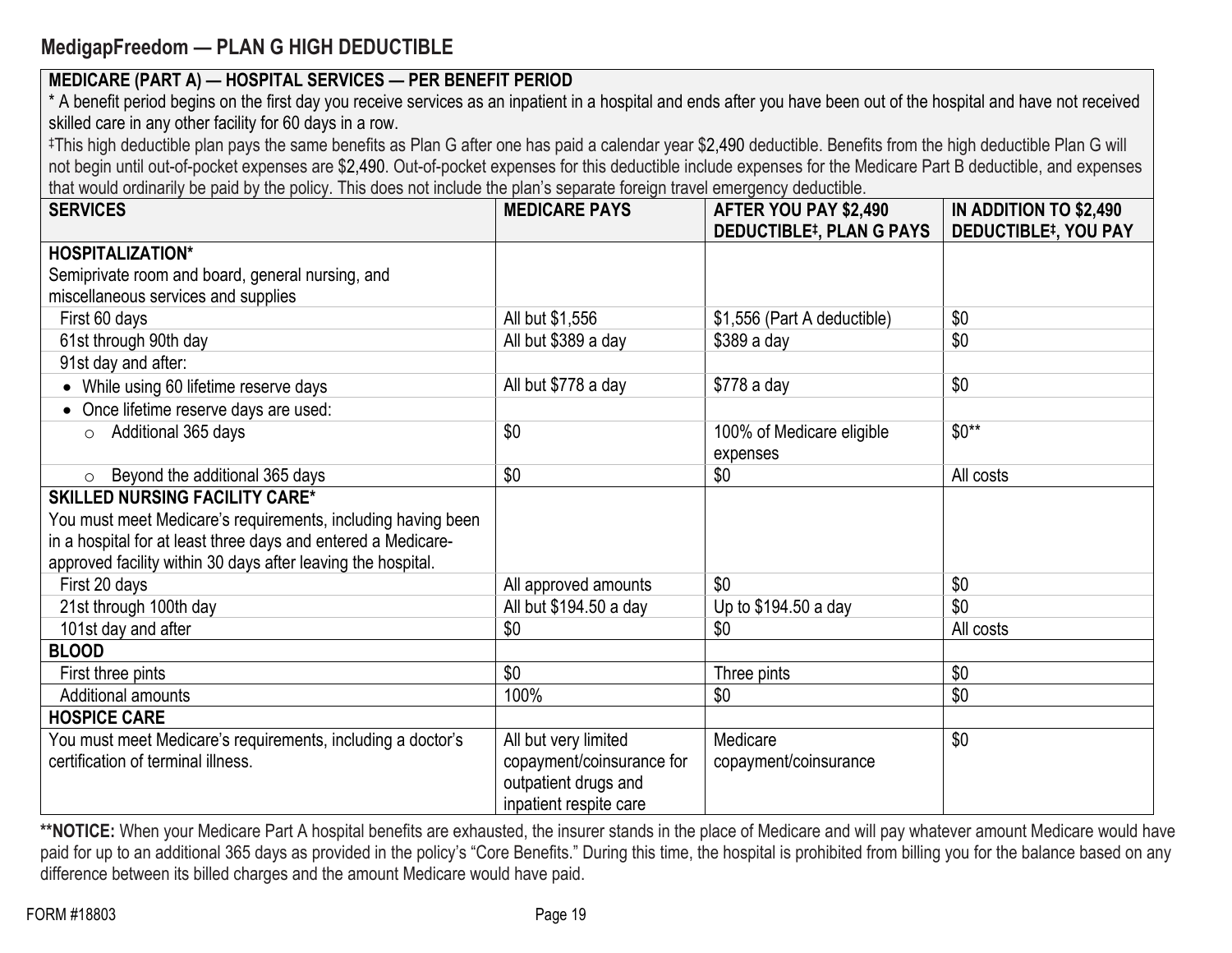| † Once you have been billed \$233 of Medicare-approved amounts for covered services (which are noted with a dagger), your Part B deductible will have been |  |
|------------------------------------------------------------------------------------------------------------------------------------------------------------|--|
| met for the calendar year.                                                                                                                                 |  |

‡This high deductible plan pays the same benefits as Plan G after one has paid a calendar year \$2,490 deductible. Benefits from the high deductible Plan G will not begin until out-of-pocket expenses are \$2,490. Out-of-pocket expenses for this deductible include expenses for the Medicare Part B deductible, and expenses that would ordinarily be paid by the policy. This does not include the plan's separate foreign travel emergency deductible.

| <b>SERVICES</b>                                                                                                                                                                                                                                                         | <b>MEDICARE PAYS</b> | AFTER YOU PAY \$2,490<br><b>DEDUCTIBLE#, PLAN G</b><br><b>PAYS</b> | IN ADDITION TO \$2,490<br><b>DEDUCTIBLE#, YOU PAY</b> |
|-------------------------------------------------------------------------------------------------------------------------------------------------------------------------------------------------------------------------------------------------------------------------|----------------------|--------------------------------------------------------------------|-------------------------------------------------------|
| MEDICAL EXPENSES - IN OR OUT OF THE HOSPITAL<br>AND OUTPATIENT HOSPITAL TREATMENT, such as<br>physician's services, inpatient and outpatient medical and<br>surgical services and supplies, physical and speech therapy,<br>diagnostic tests, durable medical equipment |                      |                                                                    |                                                       |
| First \$233 of Medicare-approved amounts†                                                                                                                                                                                                                               | \$0                  | \$0                                                                | \$233 (Part B deductible)                             |
| Remainder of Medicare-approved amounts                                                                                                                                                                                                                                  | Generally 80%        | Generally 20%                                                      | \$0                                                   |
| Part B excess charges (above Medicare-approved amounts)                                                                                                                                                                                                                 | \$0                  | 100%                                                               | \$0                                                   |
| <b>BLOOD</b>                                                                                                                                                                                                                                                            |                      |                                                                    |                                                       |
| First three pints                                                                                                                                                                                                                                                       | \$0                  | All costs                                                          | \$0                                                   |
| Next \$233 of Medicare-approved amounts                                                                                                                                                                                                                                 | \$0                  | \$0                                                                | \$233 (Part B deductible)                             |
| Remainder of Medicare-approved amounts                                                                                                                                                                                                                                  | 80%                  | 20%                                                                | \$0                                                   |
| <b>CLINICAL LABORATORY SERVICES - TESTS FOR</b><br><b>DIAGNOSTIC SERVICES</b>                                                                                                                                                                                           | 100%                 | \$0                                                                | \$0                                                   |

*(continued)*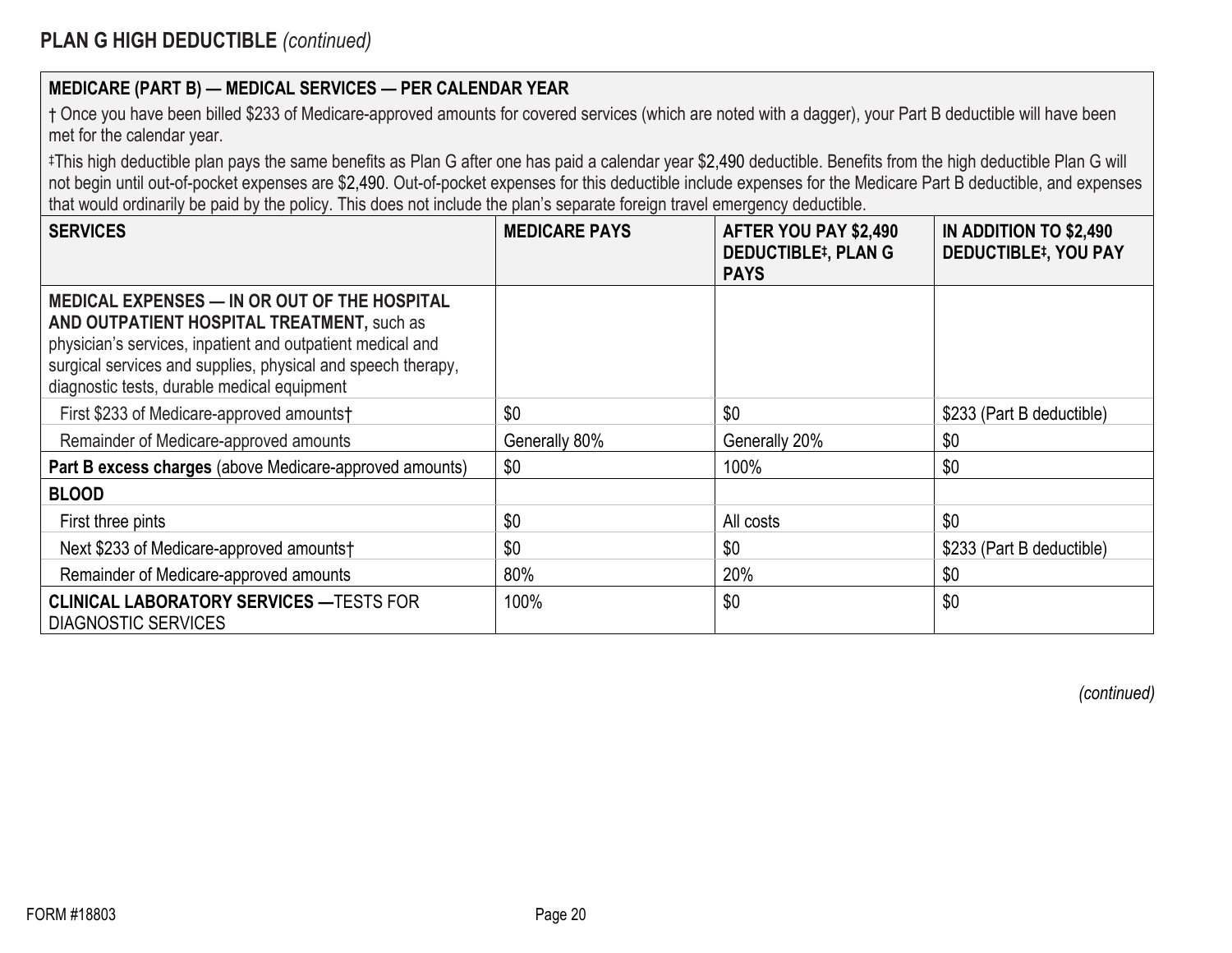## **MEDICARE (PARTS A & B)**

† Once you have been billed \$233 of Medicare-approved amounts for covered services (which are noted with a dagger), your Part B deductible will have been met for the calendar year.

‡This high deductible plan pays the same benefits as Plan G after one has paid a calendar year \$2,490 deductible. Benefits from the high deductible Plan G will not begin until out-of-pocket expenses are \$2,490. Out-of-pocket expenses for this deductible include expenses for the Medicare Part B deductible, and expenses that would ordinarily be paid by the policy. This does not include the plan's separate foreign travel emergency deductible.

| <b>SERVICES</b>                                                                                                | <b>MEDICARE PAYS</b>                     | AFTER YOU PAY \$2,490<br><b>DEDUCTIBLE#, PLAN G</b><br><b>PAYS</b> | IN ADDITION TO \$2,490<br><b>DEDUCTIBLE#, YOU PAY</b> |
|----------------------------------------------------------------------------------------------------------------|------------------------------------------|--------------------------------------------------------------------|-------------------------------------------------------|
| <b>HOME HEALTH CARE — MEDICARE-APPROVED SERVICES</b>                                                           |                                          |                                                                    |                                                       |
| Medically necessary skilled care services and medical supplies                                                 | 100%                                     | \$0                                                                | \$0                                                   |
| Durable medical equipment                                                                                      |                                          |                                                                    |                                                       |
| First \$233 of Medicare-approved amounts†                                                                      | \$0                                      | \$0                                                                | \$233 (Part B deductible)                             |
| Remainder of Medicare-approved amounts                                                                         | 80%                                      | 20%                                                                | \$0                                                   |
|                                                                                                                | OTHER BENEFITS - NOT COVERED BY MEDICARE |                                                                    |                                                       |
| <b>SERVICES</b>                                                                                                | <b>MEDICARE PAYS</b>                     | AFTER YOU PAY \$2,490<br><b>DEDUCTIBLE#, PLAN G</b><br><b>PAYS</b> | IN ADDITION TO \$2,490<br><b>DEDUCTIBLE#, YOU PAY</b> |
| <b>FOREIGN TRAVEL — NOT COVERED BY MEDICARE</b>                                                                |                                          |                                                                    |                                                       |
| Medically necessary emergency care services beginning during the<br>first 60 days of each trip outside the USA |                                          |                                                                    |                                                       |
| First \$250 each calendar year                                                                                 | \$0                                      | \$0                                                                | \$250                                                 |
| Remainder of charges                                                                                           | \$0                                      | 80% to a lifetime maximum<br>benefit of \$50,000                   | 20% and amounts over the<br>\$50,000 lifetime maximum |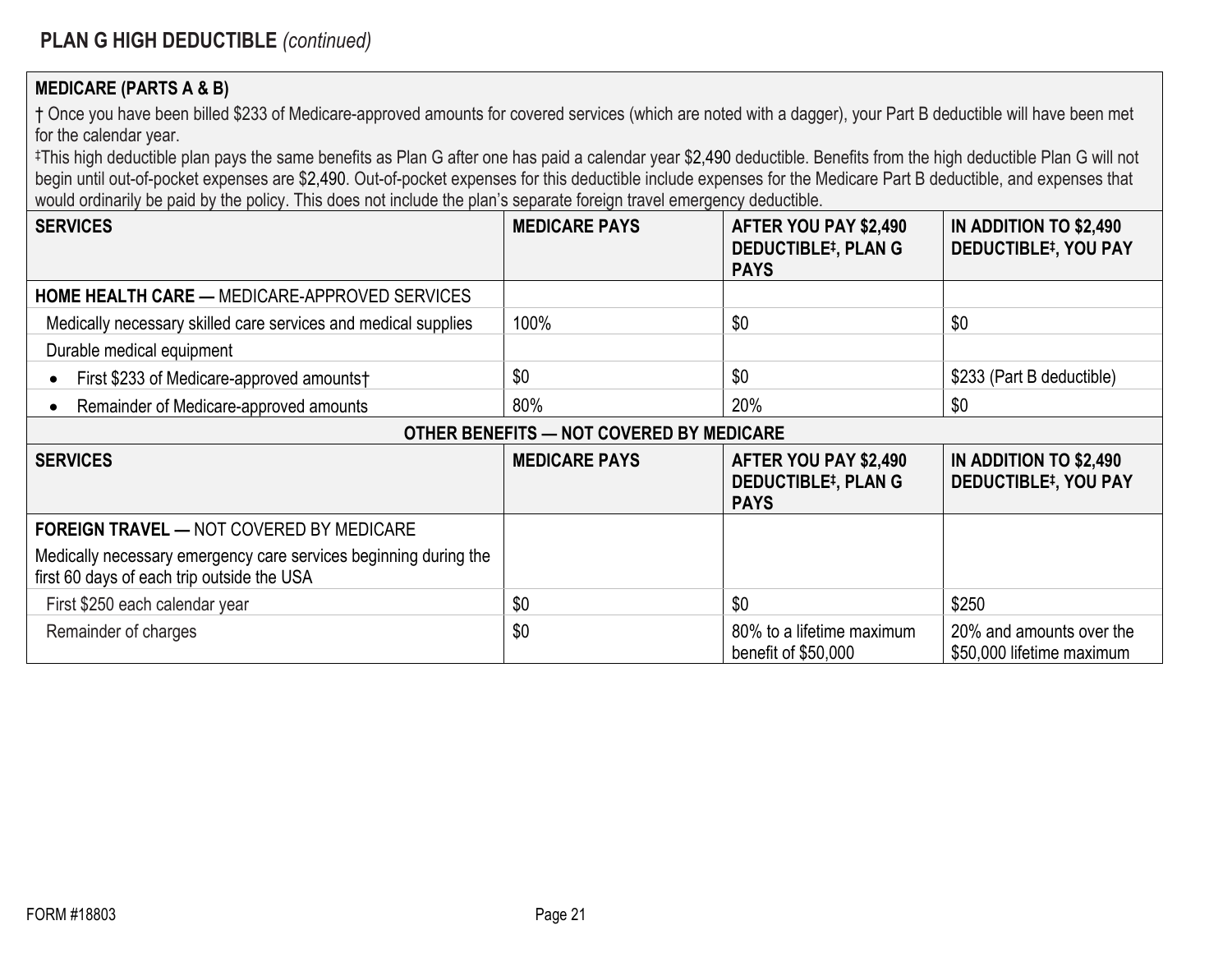\* A benefit period begins on the first day you receive services as an inpatient in a hospital and ends after you have been out of the hospital and have not received skilled care in any other facility for 60 days in a row.

| <b>SERVICES</b>                                                                                                                                                                               | <b>MEDICARE PAYS</b>                                                                                | <b>PLAN N PAYS</b>                    | <b>WITH PLAN N, YOU PAY</b> |
|-----------------------------------------------------------------------------------------------------------------------------------------------------------------------------------------------|-----------------------------------------------------------------------------------------------------|---------------------------------------|-----------------------------|
| <b>HOSPITALIZATION*</b>                                                                                                                                                                       |                                                                                                     |                                       |                             |
| Semiprivate room and board, general nursing, and<br>miscellaneous services and supplies                                                                                                       |                                                                                                     |                                       |                             |
| First 60 days                                                                                                                                                                                 | All but \$1,556                                                                                     | \$1,556 (Part A deductible)           | \$0                         |
| 61st through 90th day                                                                                                                                                                         | All but \$389 a day                                                                                 | $$389a$ day                           | \$0                         |
| 91st day and after:                                                                                                                                                                           |                                                                                                     |                                       |                             |
| While using 60 lifetime reserve days                                                                                                                                                          | All but \$778 a day                                                                                 | \$778 a day                           | \$0                         |
| Once lifetime reserve days are used:                                                                                                                                                          |                                                                                                     |                                       |                             |
| Additional 365 days<br>$\circ$                                                                                                                                                                | \$0                                                                                                 | 100% of Medicare eligible<br>expenses | $$0**$                      |
| Beyond the additional 365 days<br>$\circ$                                                                                                                                                     | \$0                                                                                                 | \$0                                   | All costs                   |
| <b>SKILLED NURSING FACILITY CARE*</b>                                                                                                                                                         |                                                                                                     |                                       |                             |
| You must meet Medicare's requirements, including having been<br>in a hospital for at least three days and entered a Medicare-<br>approved facility within 30 days after leaving the hospital. |                                                                                                     |                                       |                             |
| First 20 days                                                                                                                                                                                 | All approved amounts                                                                                | \$0                                   | \$0                         |
| 21st through 100th day                                                                                                                                                                        | All but \$194.50 a day                                                                              | Up to \$194.50 a day                  | \$0                         |
| 101st day and after                                                                                                                                                                           | \$0                                                                                                 | \$0                                   | All costs                   |
| <b>BLOOD</b>                                                                                                                                                                                  |                                                                                                     |                                       |                             |
| First three pints                                                                                                                                                                             | \$0                                                                                                 | Three pints                           | \$0                         |
| <b>Additional amounts</b>                                                                                                                                                                     | 100%                                                                                                | \$0                                   | \$0                         |
| <b>HOSPICE CARE</b><br>You must meet Medicare's requirements, including a doctor's<br>certification of terminal illness.                                                                      | All but very limited<br>copayment/coinsurance for<br>outpatient drugs and inpatient<br>respite care | Medicare<br>copayment/coinsurance     | \$0                         |

\*\*NOTICE: When your Medicare Part A hospital benefits are exhausted, the insurer stands in the place of Medicare and will pay whatever amount Medicare would have paid for up to an additional 365 days as provided in the policy's "Core Benefits." During this time, the hospital is prohibited from billing you for the balance based on any difference between its billed charges and the amount Medicare would have paid. (continued) (continued)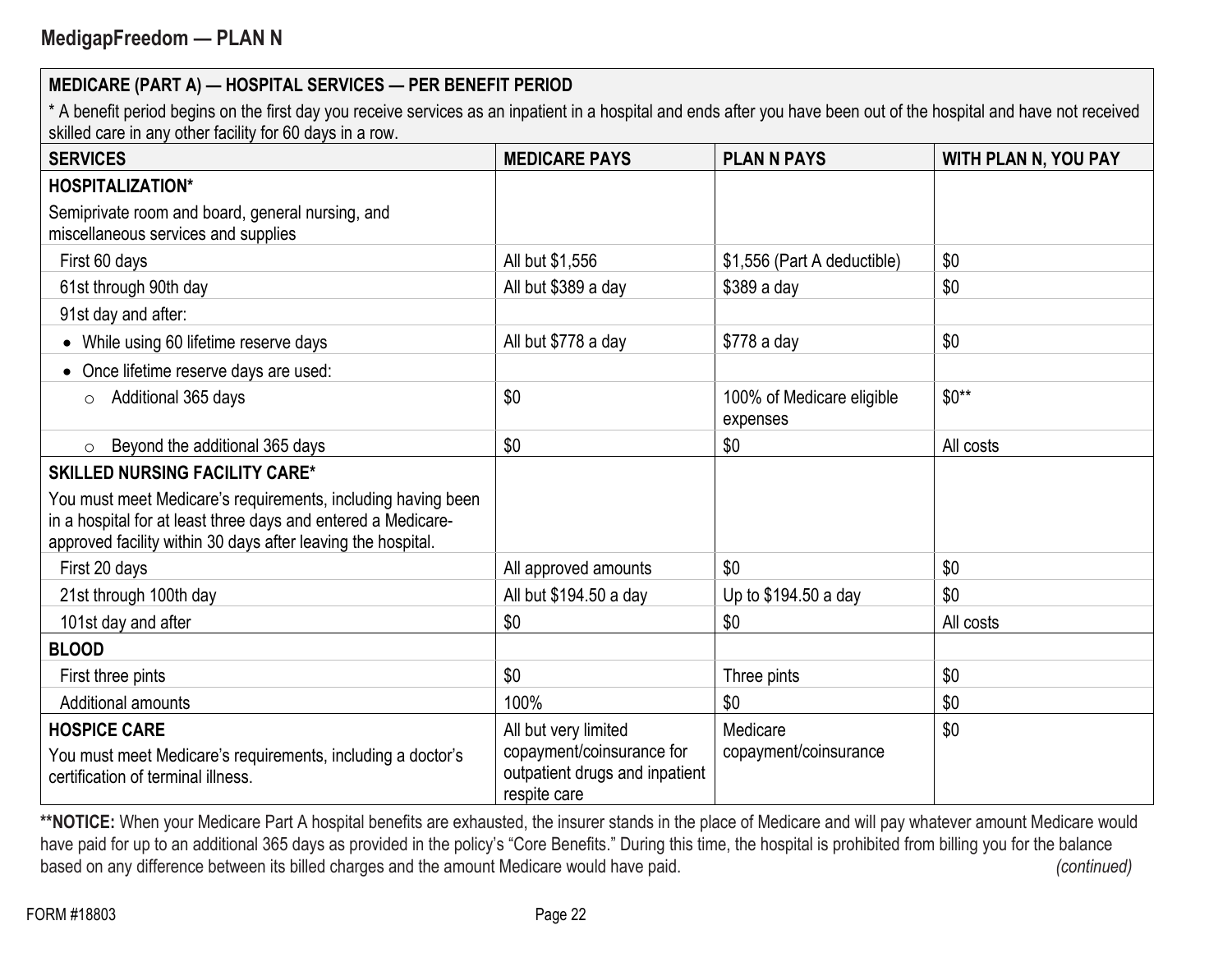† Once you have been billed \$233 of Medicare-approved amounts for covered services (which are noted with a dagger), your Part B deductible will have been met for the calendar year.

| <b>SERVICES</b>                                                                                                                                                                                                                                                                       | <b>MEDICARE PAYS</b> | <b>PLAN N PAYS</b>                                                                                                                                                                                                                                                   | <b>WITH PLAN N, YOU PAY</b>                                                                                                                                                                                                                 |
|---------------------------------------------------------------------------------------------------------------------------------------------------------------------------------------------------------------------------------------------------------------------------------------|----------------------|----------------------------------------------------------------------------------------------------------------------------------------------------------------------------------------------------------------------------------------------------------------------|---------------------------------------------------------------------------------------------------------------------------------------------------------------------------------------------------------------------------------------------|
| <b>MEDICAL EXPENSES - IN OR OUT OF THE HOSPITAL AND</b><br><b>OUTPATIENT HOSPITAL TREATMENT, such as physician's</b><br>services, inpatient and outpatient medical and surgical services<br>and supplies, physical and speech therapy, diagnostic tests,<br>durable medical equipment |                      |                                                                                                                                                                                                                                                                      |                                                                                                                                                                                                                                             |
| First \$233 of Medicare-approved amounts†                                                                                                                                                                                                                                             | \$0                  | \$0                                                                                                                                                                                                                                                                  | \$233 (Part B deductible)                                                                                                                                                                                                                   |
| Remainder of Medicare-approved amounts                                                                                                                                                                                                                                                | Generally 80%        | Balance, other than up to<br>\$20 per office visit and up to<br>\$50 per emergency room<br>visit. The copayment of up to<br>\$50 is waived if the insured is<br>admitted to any hospital and<br>the emergency visit is<br>covered as a Medicare Part A  <br>expense. | Up to \$20 per office visit and<br>up to \$50 per emergency<br>room visit. The copayment of<br>up to \$50 is waived if the<br>insured is admitted to any<br>hospital and the emergency<br>visit is covered as a Medicare<br>Part A expense. |
| Part B excess charges (above Medicare-approved amounts)                                                                                                                                                                                                                               | \$0                  | \$0                                                                                                                                                                                                                                                                  | All costs                                                                                                                                                                                                                                   |
| <b>BLOOD</b>                                                                                                                                                                                                                                                                          |                      |                                                                                                                                                                                                                                                                      |                                                                                                                                                                                                                                             |
| First three pints                                                                                                                                                                                                                                                                     | \$0                  | All costs                                                                                                                                                                                                                                                            | \$0                                                                                                                                                                                                                                         |
| Next \$233 of Medicare-approved amounts†                                                                                                                                                                                                                                              | \$0                  | \$0                                                                                                                                                                                                                                                                  | \$233 (Part B deductible)                                                                                                                                                                                                                   |
| Remainder of Medicare-approved amounts                                                                                                                                                                                                                                                | 80%                  | 20%                                                                                                                                                                                                                                                                  | \$0                                                                                                                                                                                                                                         |
| <b>CLINICAL LABORATORY SERVICES - TESTS FOR</b><br><b>DIAGNOSTIC SERVICES</b>                                                                                                                                                                                                         | 100%                 | \$0                                                                                                                                                                                                                                                                  | \$0                                                                                                                                                                                                                                         |

*(continued)*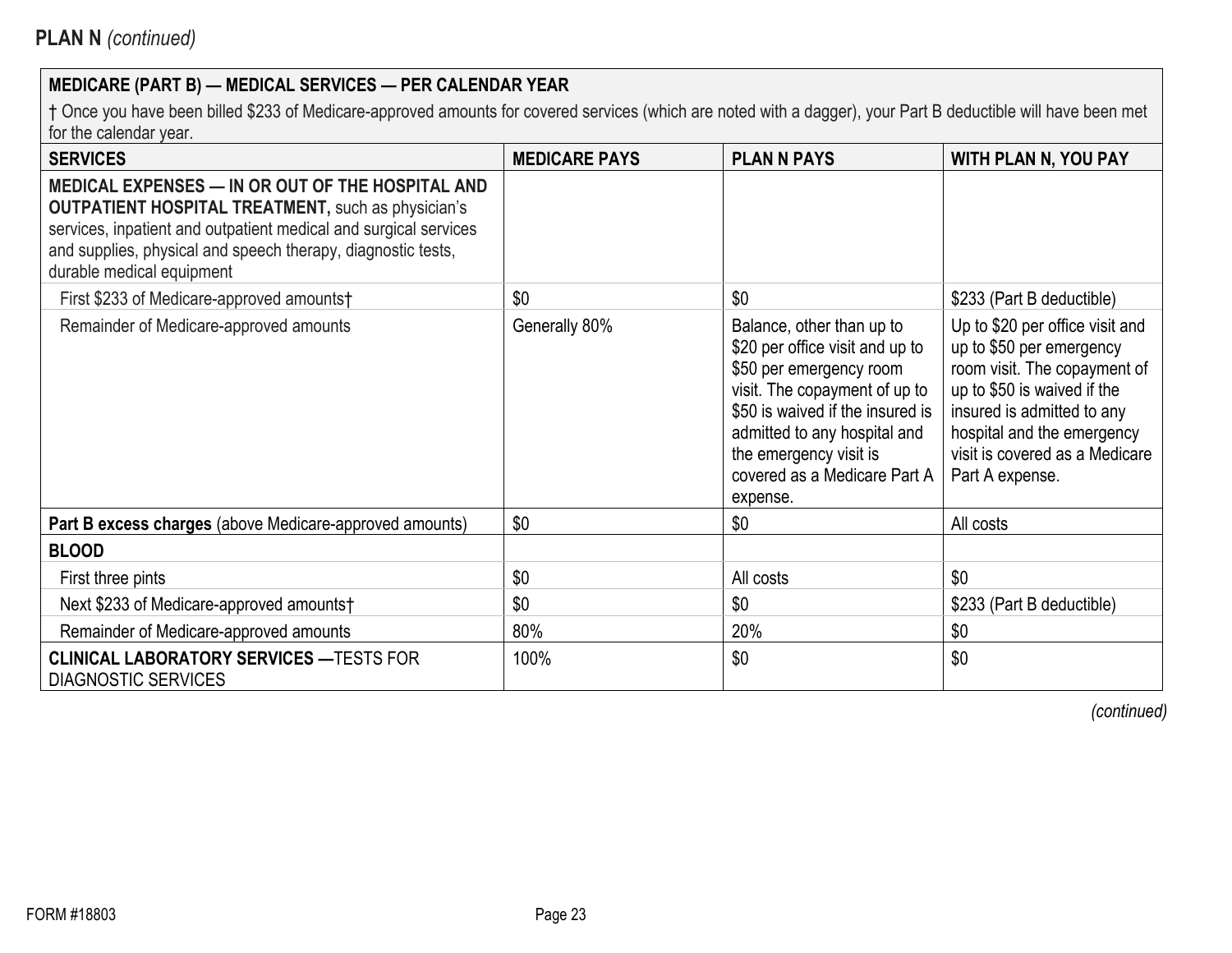# **MEDICARE (PARTS A & B)**

| <b>SERVICES</b>                                                                                                | <b>MEDICARE PAYS</b> | <b>PLAN N PAYS</b>                               | <b>WITH PLAN N, YOU PAY</b>                           |  |  |
|----------------------------------------------------------------------------------------------------------------|----------------------|--------------------------------------------------|-------------------------------------------------------|--|--|
| <b>HOME HEALTH CARE — MEDICARE-APPROVED SERVICES</b>                                                           |                      |                                                  |                                                       |  |  |
| Medically necessary skilled care services and medical supplies                                                 | 100%                 | \$0                                              | \$0                                                   |  |  |
| Durable medical equipment                                                                                      |                      |                                                  |                                                       |  |  |
| First \$233 of Medicare-approved amounts†                                                                      | \$0                  | \$0                                              | \$233 (Part B deductible)                             |  |  |
| Remainder of Medicare-approved amounts                                                                         | 80%                  | 20%                                              | \$0                                                   |  |  |
| OTHER BENEFITS - NOT COVERED BY MEDICARE                                                                       |                      |                                                  |                                                       |  |  |
| <b>SERVICES</b>                                                                                                | <b>MEDICARE PAYS</b> | <b>PLAN N PAYS</b>                               | <b>WITH PLAN N, YOU PAY</b>                           |  |  |
| <b>FOREIGN TRAVEL — NOT COVERED BY MEDICARE</b>                                                                |                      |                                                  |                                                       |  |  |
| Medically necessary emergency care services beginning during<br>the first 60 days of each trip outside the USA |                      |                                                  |                                                       |  |  |
| First \$250 each calendar year                                                                                 | \$0                  | \$0                                              | \$250                                                 |  |  |
| Remainder of charges                                                                                           | \$0                  | 80% to a lifetime maximum<br>benefit of \$50,000 | 20% and amounts over the<br>\$50,000 lifetime maximum |  |  |